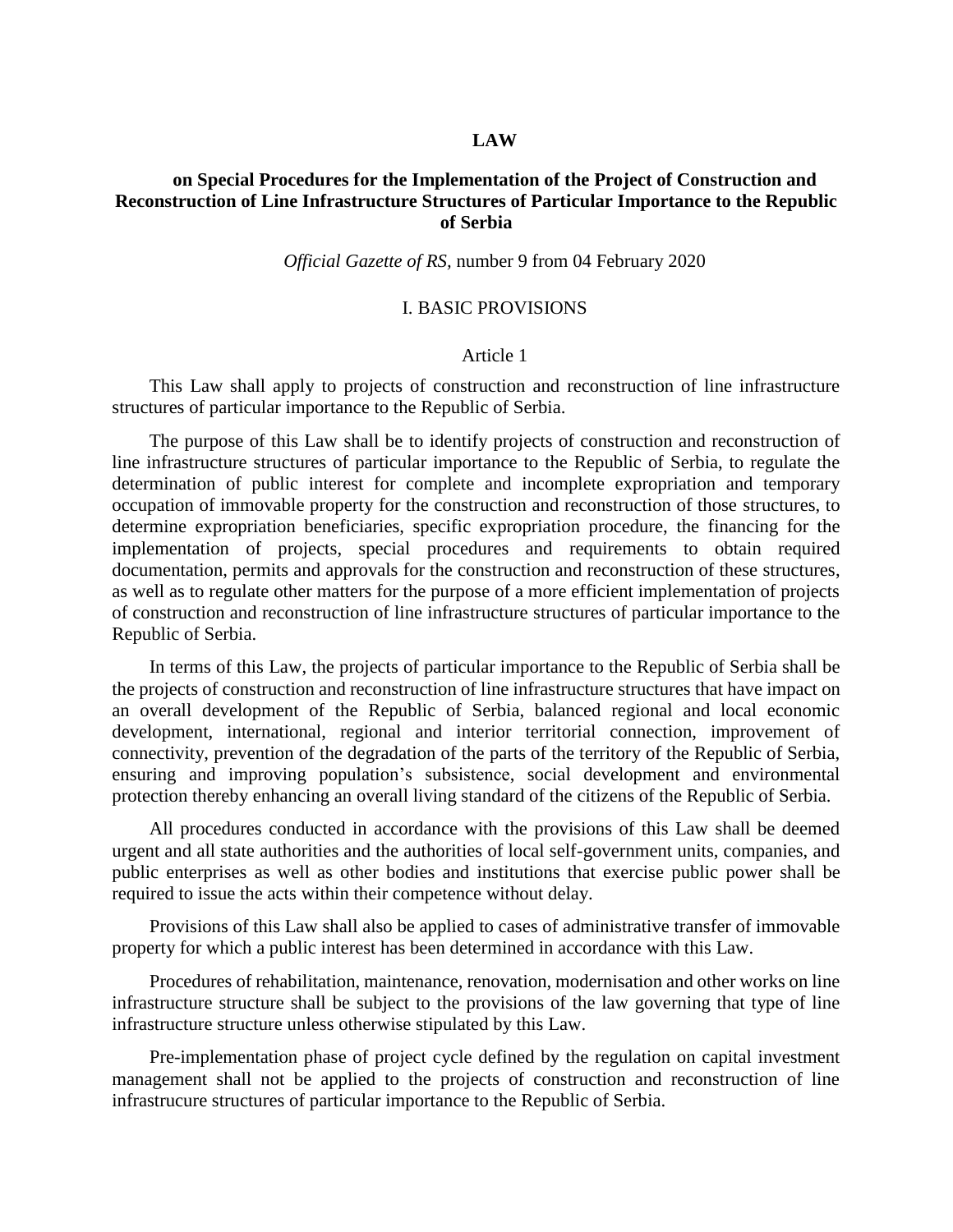Feasibility study with preliminary design for projects referred to in paragraph 7 of this Article shall be subject to expert control of audit committee pursuant to regulations governing the construction of structures.

Upon the receipt of the audit committee report, the projects referred to in paragraph 7 of this Article shall be included in the priority project ideas list or in the priority prepared projects list in accordance with the regulation on capital investment management and may be included in the budget of the Republic of Serbia.

If not otherwise stipulated by this Law, the provisions of the laws governing expropriation, construction of structures, public procurement, state survey and cadastre, the procedure of registration into real estate cadastre, general administrative procedure and other systemic laws shall apply.

#### Article 2

It shall be determined that the project of constuction and reconstruction of public line transport infrastructure (road, rail, water and air) is of particular importance to the Republic of Serbia.

It shall be determined that the project of construction and reconstruction of line utility infrastructure, financed or co-financed from the budget of the Republic of Serbia and from the loans from foreign banks and financial organisations is of particular importance to the Republic of Serbia.

The Decision on the recognition or implementation of each individual project determined in paragraphs 1 and 2 of this Article as a project of particular importance to the Republic of Serbia shall be passed by the Government of the Republic of Serbia.

It shall be determined that the project of public-private partnership in the part of the construction and reconstruction of line infrastructure structure when the estimated value of the project of public-private partnership exceeds EUR 50 million is of particular importance to the Republic of Serbia.

The provisions of Chapters II, III, V and VI of this Law shall be applied to projects referred to in paragraph 4 of this Law.

### II. DEFINITIONS

### Article 3

All terms used in this Law in masculine gender shall imply equally the feminine gender and vice versa.

Certain terms used in this Law shall have the following meaning:

1) Project of construction and reconstruction of line infrastructure structure of particular importance to the Republic of Serbia shall be a set of actions including planning, acquisition of land and the settlement of property-legal relations, financing, preparation and control of planning and technical documentation, selection and award of design contracts, supervision, management of the project or part thereof, execution of works which include construction, reconstruction,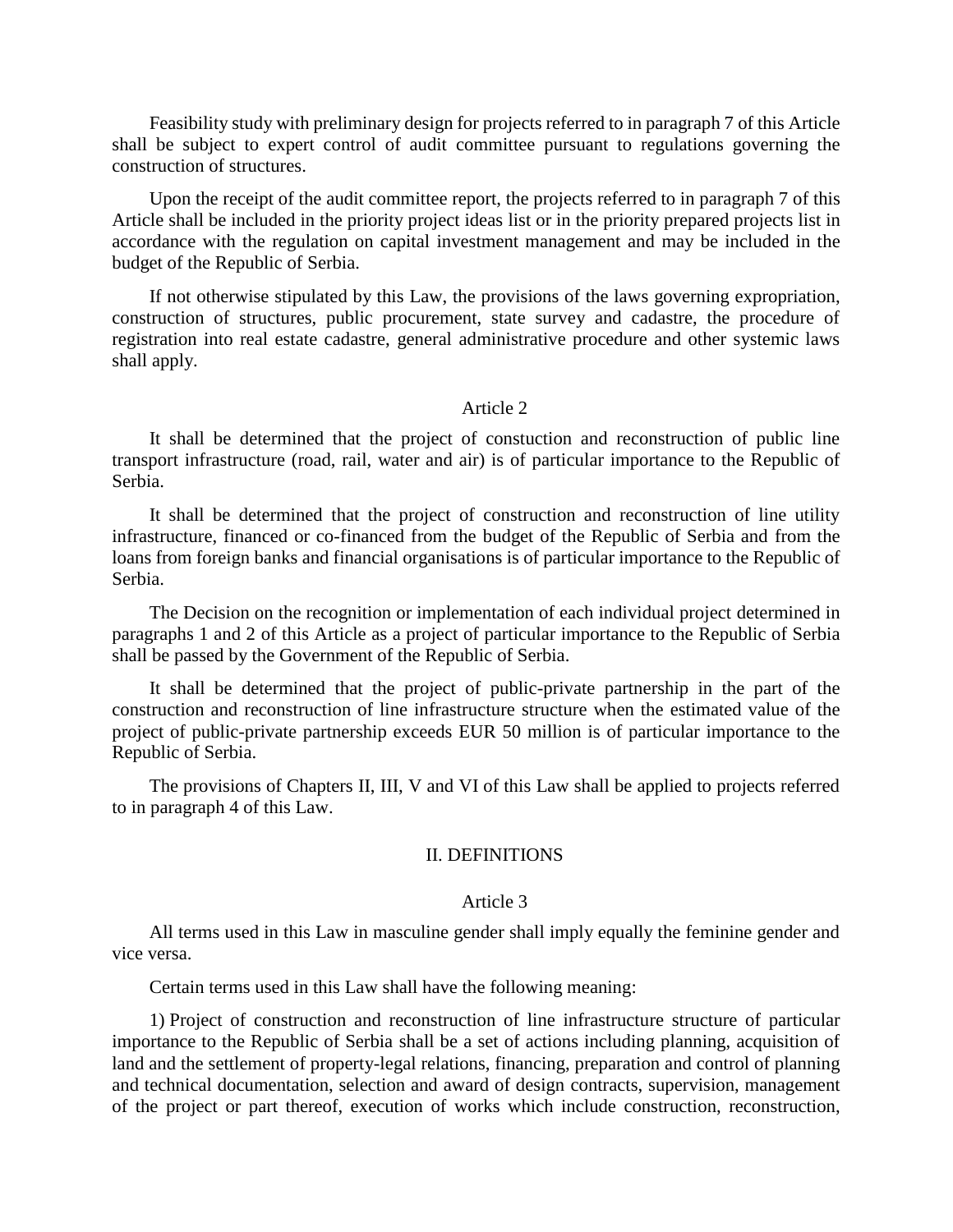rehabilitation, maintenance, renovation, modernisation and other works, the obtaining of required approvals, requirements and permits, as well as technical inspection of the structure;

2) Competent authority shall mean an authority or a person responsible by law or according to the decision of the Government of the Republic of Serbia for the implementation of the project of construction and reconstruction of line infrastrucutre structure of particular importance to the Republic of Serbia;

3) Line infrastructure structure shall mean a public transport infrastructure (road, rail, water, air and subway, as well as line infrastructure cableway as a sub-system of public transport of persons), line utility infrastructure, as well as facilities within their operations;

4) Road transport infrastructure shall mean a road infrastructure (state, municipal roads and streets) considered a public good in common use with all accompanying facilities within their operations;

5) Rail transport infrastructure shall mean a public rail infrastructure (a network of public railways, connecting and side track, etc.) with the elements of rail infrastructure defined by a separate law including service facilities, as well as other facilities within the operations of public rail infrastructure;

6) Water transport infrastructure shall mean a public infrastructure in port area (operational docks for docking etc.) as well as waterways and hydrotechnical structures built on them (navigable canals, groynes, parallel buildings with crossbeams, barriers, thresholds, velocity reducing steps, chevrons, navigation locks, embankments with accompanying factilities (flood defense, fixed pumping stations) and coastal defense);

7) Air transport infrastructure shall mean a public airport infrastructure and especially apron, taxiway, platform, taxiway on platform etc., as well as facilities within their operations;

8) Subway shall mean a high-capacity rail system independent in terms of space and traffic intended for for passenger transport in city and suburban transport with special characteristics in terms of construction and energy and power;

9) Line utility infrastructure shall mean a public infrastructure for water supply and filtration of drinking water, with well field, a dam for water accumulation, main pipeline, public infrastructure for the collection, drainage and filtration of municipal waste waters with main collector as well as facilities within their operations;

10) Line infrastructure cableway as a sub-system of public transport of persons shall mean a public transport infrastructure which consists of an infrastructure and a sub-system, designed, constructed and composed for the purpose of transport of persons in accordance with the provisions of the law governing cableways;

11) Financier shall mean a person who is financing or co-financing construction, appendage, reconstruction, rehabilitation or the execution of other construction or investment works foreseen by this Law, based on a concluded and signed contract with the investor and who acquires certain rights and obligations pursuant to the said contract which are prescribed by this Law for the investor in accordance with the said contract;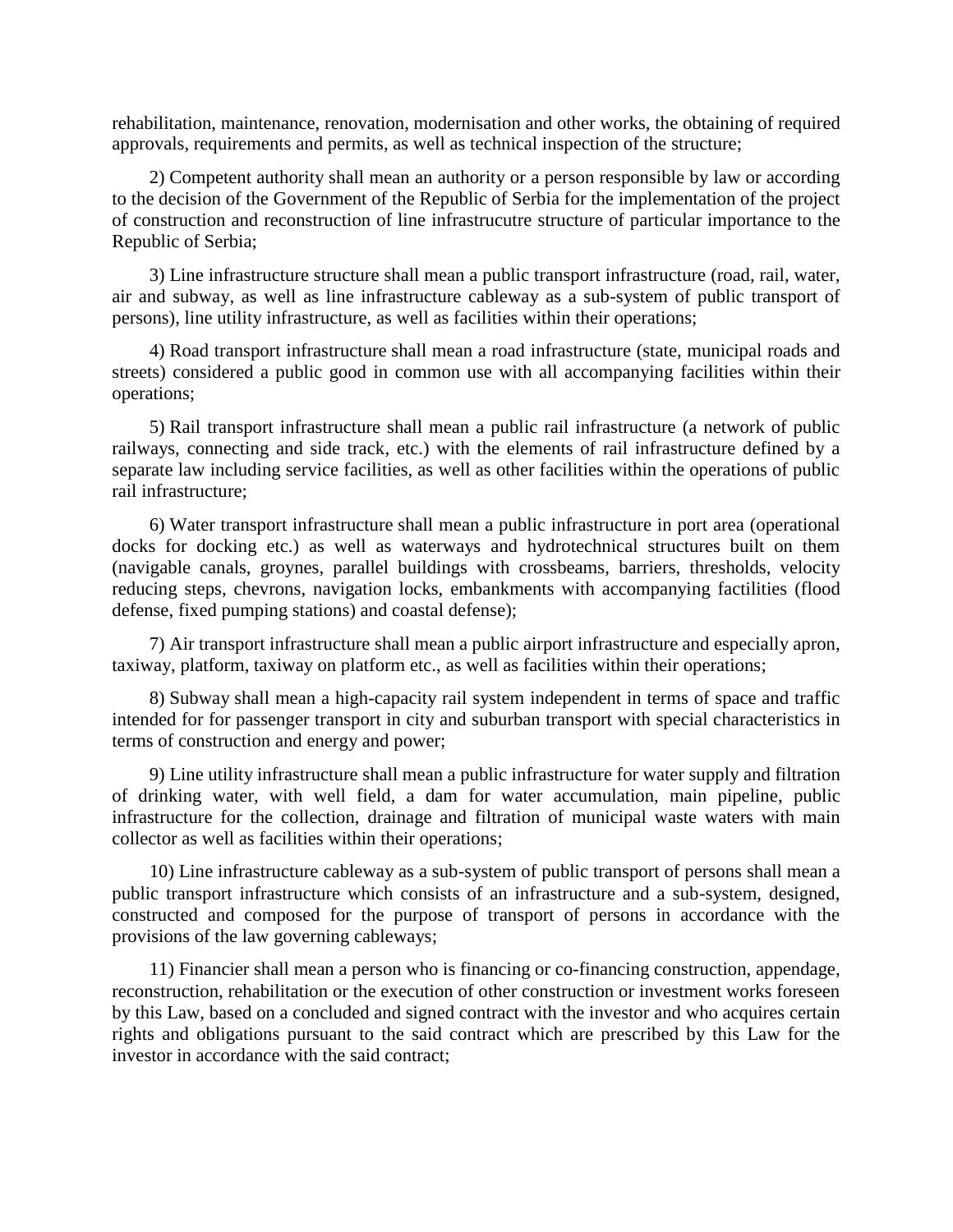12) Project manager of a project or part thereof shall mean a company/legal entity hired by an investor to provide advisory and consulting services in all or certain phases of planning and construction, to manages design process and the execution of all or certain works, to perform control of the dynamic of works' progress for which he was hired, to organize meetings with contractors and expert supervision about which he informs the investor and proposes to investor the execution of potential corrective activities;

13) Strategic partner shall mean a person who may be a designer, expert supervisor, contractor, project manager and/or financier depending on the subject and type of contract signed with the investor;

14) Construction of line infrastructure structure shall mean the execution of construction and construction-building trade works and the installation of construction products, plant and equipment;

15) Infrastructure manager shall mean an authority, public enterprise or a company responsible for the construction, exploitation, maintenance and renovation of infrastructure, as well as for landscaping, use, improvement and protection of building land and for the participation in its development within the established general policy of development and financing of the infrastructure;

16) Construction of line infrastructure structure shall mean a set of activities including design and execution of works which implies previous works, preparation and control of technical documentation, preparatory works for construction, construciton of structures as well as temporary structures and expert supervision during the construction of structure including the construction of roundabout intersections which change traffic flow regime;

17) Preparatory works shall mean works preceding the construction of line infrastructure structure and in particular relate to the following: demolition of existing structures on the parcel, relocation of the existing infrastructure on a parcel, land clearing on the parcel, transportation of building material (demolition residue) to a landfill, provision of the space for supply and storage of construction products and equipment, construction and setting up of temporary structures, installations and equipment for the purpose of the execution of works (putting fencing around a construction site, containers, etc.), earthworks, works securing adjacent structures and safety and stability of the terrain (piles, diaphgram walls, supporting walls etc.), ensuring unhindered traffic flow and the use of surrounding area;

18) Reconstruction of line infrastructure structure shall mean the execution of construction and other works in the protective zone with the accompanying structures by which the dimensions, capacity, position or the equipment of the existing structure may be altered, as well as the execution of works which include large-scale works, replacement of elements on the existing line structures including the construction of roundabout intersections aiming to maintain and improve functional and construction related characteristics of line infrastructure structure in its entirety or of some of its elements or facilities;

19) Rehabilitation of line infrastructure structure shall mean the execution of construction and other works on the existing line infrastructure structure performing the repair of devices, plant and equipment or the replacement of construction elements of that structure which do not alter the exterior or affect safety of adjacent structures, traffic and environment as well as the protection of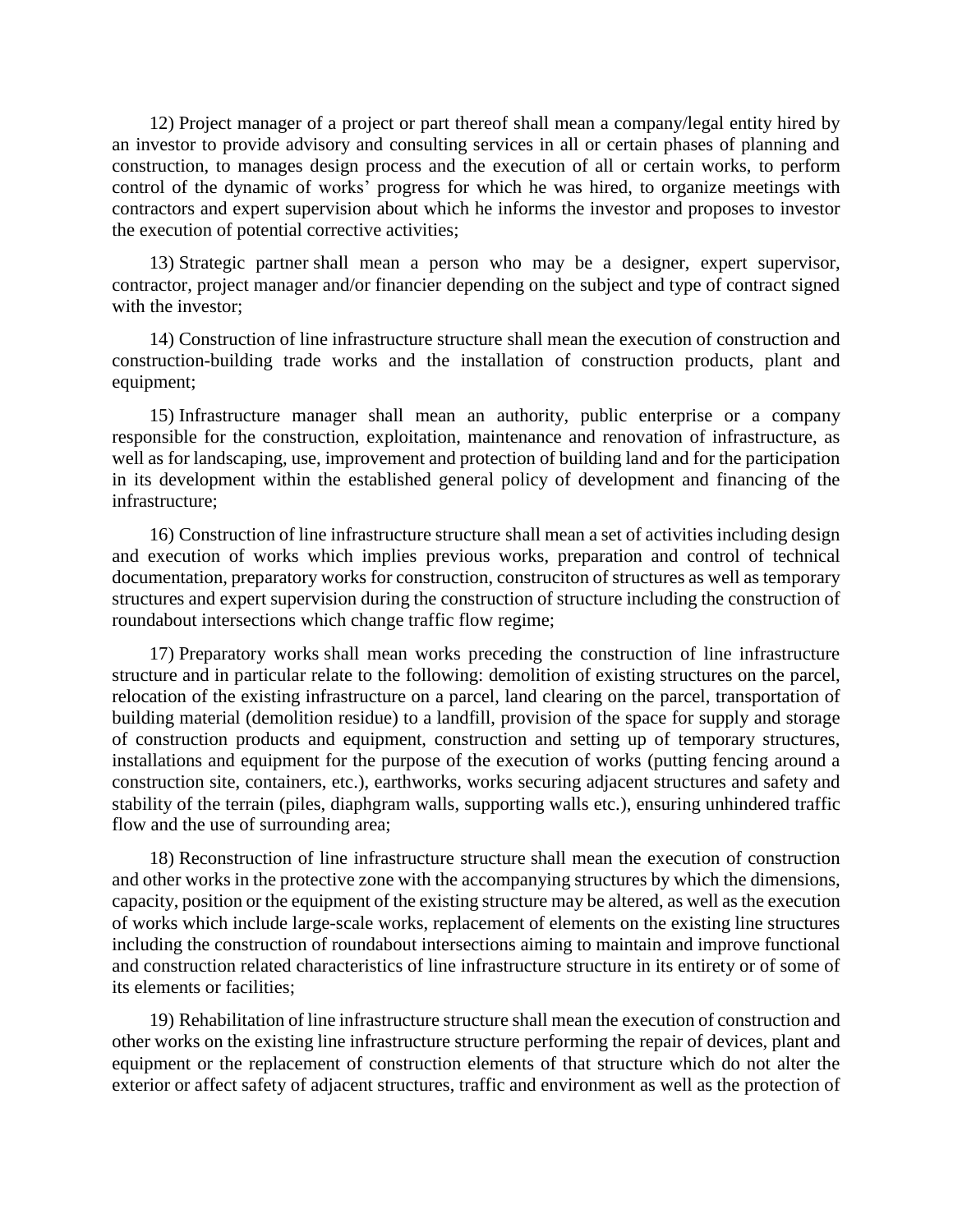natural and immovable cultural property and its protected environment, to which the provisions of this Law in relation to the reconstruction of line infrastructure structure shall apply;

20) Temporary structures shall mean borrowing pits, landfills, deviations for the purpose of construction or reconstruction of line infrastructure structure to which relevant provisions of the law governing the construction of structures shall apply;

21) Roundabout intersection shall mean a specific type of intersection or a place where traffic flows intersect, connect or separate at two roads at least and at the same or different levels with the traffic roundabout (hereinafter: roundabout);

22) Landslide rehabilitation shall include all works intended to rehabilitate a landslide threatening the safety of a line infrastructure structure;

23) Construction site shall mean distinctively marked land or a structure on which a structure is built, reconstructed or removed, or works are executed on the structure maintenance;

24) Removal of a structure or part thereof located on the route of line infrastructure structure shall mean the execution of works on the demolition of a structure or part thereof;

25) Holders of public power shall mean state authorities, authorities of autonomous province and local self-government unit, special organisations and other persons who exercise public powers in accordance with the law;

26) Design requirements or connection requirements shall mean the requirements issued by the holders of public power in a unified procedure of the issuance of location requirements at the request of competent authority and in accordance with the planning document, which are not issued in the form of an administrative act but exclusively define precise requirements under which the structure the construction of which is foreseen by the planning document can be realised and shall represent an integral part of location requirements, with the exception of the requirements for the design of structures for which the technical and other documentation is classified as "strictly confidential" or "confidential" in accordance with the regulations governing data confidentiality.

# III. PUBLIC INTEREST AND EXPROPRIATION

# Article 4

A public interest for expropriation, administrative transfer and incomplete expropriation of an immovable property for the purpose of construction and reconstruction of line infrastructure structures of particular importance to the Republic of Serbia in accordance with relevant planning documents envisioning the construction of such structures shall be determined by the decision of the Government of the Republic of Serbia at the proposal of the ministry in charge of construction.

End beneficiary of expropriation shall be determined by the decision referred to in paragraph 1 of this Article.

Provisions of this Law which determine public interest and a specific procedure of expropriation shall also apply to rehabilitation, maintenance, renovation and modernisation of line infrastructure structure reffered to in Article 2 of this Law.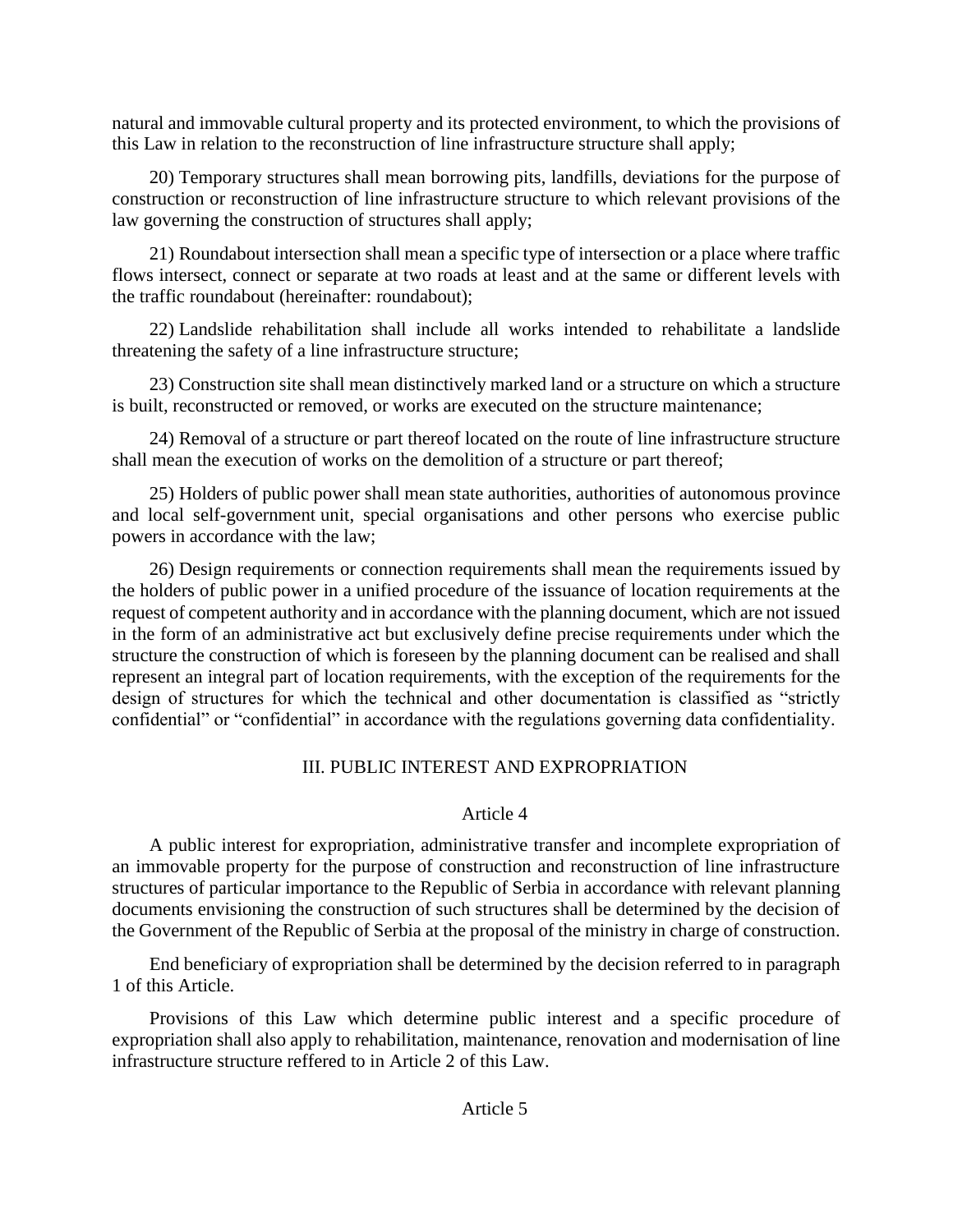For the purpose of construction of line infrastructure structures of particular importance to the Republic of Serbia, a beneficiary of expropriation or of administrative transfer and incomplete expropriation of an immovable property may be the Republic of Serbia, autonomous province and local self-government unit, or a legal entity whose founder or majority owner is the Republic of Serbia, autonomous provice or local self-government unit that manage such structures, perform some of managerial activities in relation to such structures or exercise investor's rights based on the law or the decision of the Government of the Republic of Serbia.

A legal entity determined as an expropriation beneficiary for the construction of line infrastructure structures of particular importance to the Republic of Serbia in accordance with this Law shall have all rights and obligations of an expropriation beneficiary according to the law governing expropriation.

### Article 6

The proposal for expropriation, administrative transfer and incomplete expropriation of an immovable property referred to in Article 4 of this Law shall be submitted by expropriation beneficiary to municipal or city administration in charge of property-legal affairs in whose territory the immovable properties are located.

If, for the purpose of the construction of line infrastructure structures, an expropriation is conducted from one form of public ownership to another, the holder of the right of public ownership over the immovable property that is expropriated shall be entitled to compensation only in case that such immovable property has been acquired by encumberance about which he must submit relevant evidence.

## Article 7

Public interest for expropriation, administrative transfer and incomplete expropriation of immovable property stipulated by this Law for the construction of line infrastructure structures specified in Article 2 of this Law shall last until the obtaining of occupancy permit for those structures.

An excerpt from relevant planning document and a proof of funds for expropriation shall be submitted along with the proposal for the expropriation of an immovable property which is the subject of expropriation.

A confirmation on the funds provided in the budget of the expropriation beneficiary, an authorisation or another security instrument for the payment of the compensation shall be deemed as proof of funds.

Expropriation funds can also be provided from the budget of autonomous province or a local self-government unit when a third person is determined as an end beneficiary if a line infrastructure structure is built exclusively on the territory of the autonomous province or local self-government unit.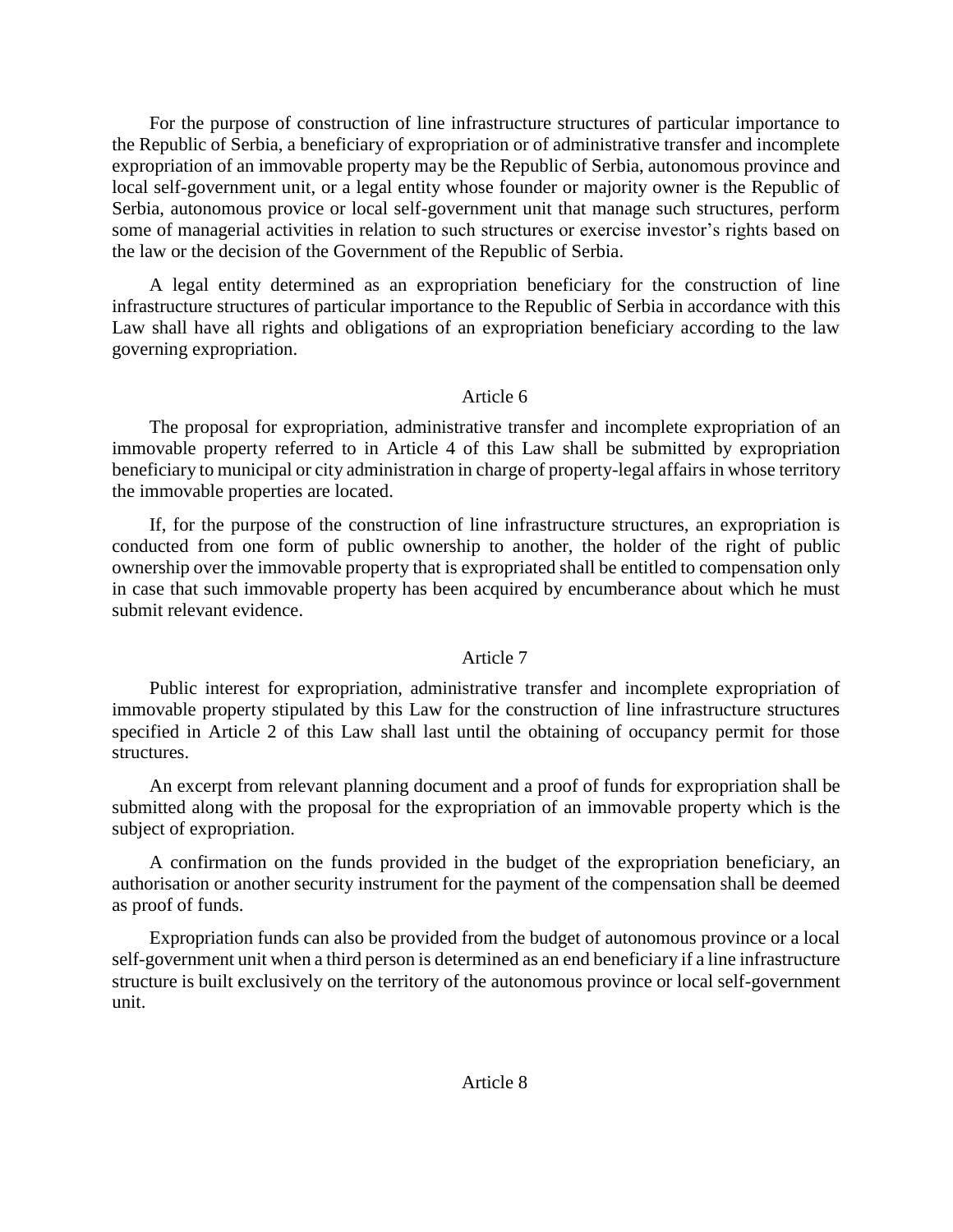For the purpose of expropriation to construct line infrastructure structures and divide the parcels, subdivision and pre-subdivision design shall be prepared for the construction of specific line infrastructure structure which is in accordance with the planning document, regardless of the type of land on which the construction of such structure is planned (agricultural, forest, building land).

Notwithstanding the paragraph 1 of this Article, in the event that the sub-division plan is contained in the planning document, the preparation of subdivision and pre-subdivision design shall not be required.

Expropriation design with an evidence of performed technical inspection shall be submitted along with the request to conduct subdivision for the purpose of expropriation.

An authority responsible for state survey and cadastre shall conduct the division of cadastral parcels based on the subdivision and pre-subdivision design for the construction of line infrastructure structure and geodetic survey works to introduce changes in the real estate cadastre, or the subdivision plan contained in the planning document.

The division of cadastral parcels from paragraph 1 of this Article shall be conducted only through cadastral record, outside the administrative proceeding and a separate decision will not be adopted on the conducted division.

## Article 9

In case that changes occur during the construction of a structure or the execution of works regarding the issued building permit by the execution of works outside the expropriation zone, in relation to the parcels on which these works were executed, a proceeding to conclude a settlement between the expropriation beneficiary and the owner of the parcel having the elements of the expropriation decision shall be initiated before the competent authority for property-legal affairs without the conducting of previous actions in the expropriation procedure.

The subject of the settlement shall be determined based on the prepared geodetic survey of as built design.

If there are no conditions to conclude the settlement referred to in paragraph 1 of this Article related to the availability of the owner of the parcel, a decision on expropriation shall be adopted by the authority of municipal administration responsible for property-legal affairs on the territory on which the immovable property is located.

## Article 10

When the subject of expropriation is an undeveloped building land on which the right of public ownership was registered to the Republic of Serbia or a local self-government unit, the procedure shall be conducted in relation to the holder of the right of ownerhip over the land.

If a third person is registered as a beneficiary over the land referred to in paragraph 1, that person shall be entitled to the compensation in accordance with this Law, the law governing expropriation and other special laws.

For the building land referred to in paragraph 1 of this Article on which the right of public ownership is registered to the Republic of Serbia and on which there are no constructed structures,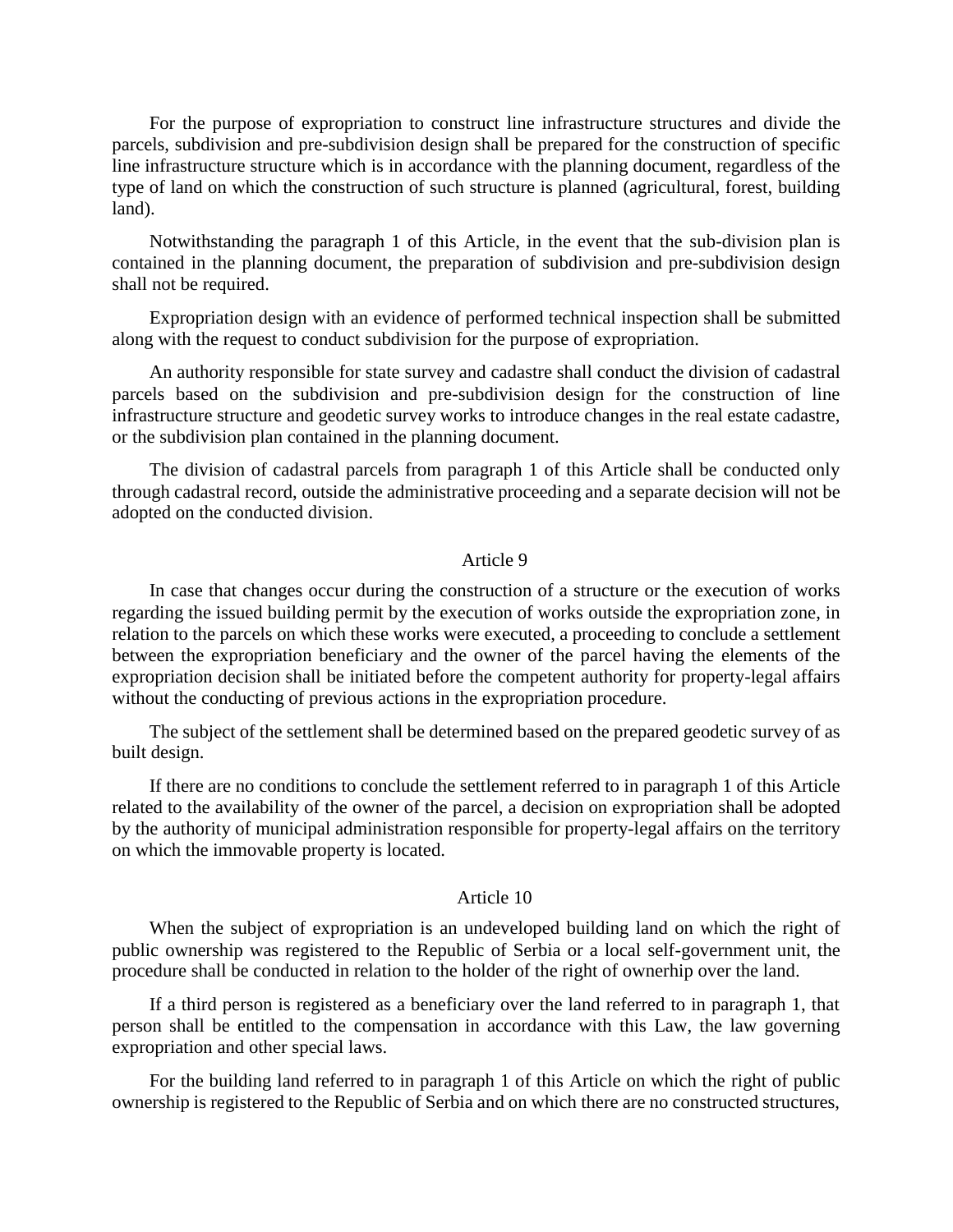expropriation procedure shall not be conducted, but the competent authority shall obtain the excerpt from the real estate folio in the land register with the registered right of ownership on the building land to the Republic of Serbia as an evidence of a corresponding right in the procedure of the issuance of the decision on building permit.

When a building land on which a structure was built contrary to the law is the subject of expropriation and for which legalisation procedure has not been terminated, the party to the proceeding shall be the owner of the building land on which that structure is built.

If a person registered on a land referred to in paragraph 1 of this Article as a beneficiary could, in accordance with the provisions of the law governing the conversion of the right of use into the right of ownership for a fee, obtain the right of conversion, the expropriation procedure shall be conducted in relation to the holder of the right of ownership on that land, and the compensation for the withdrawal of the right of use shall be determined in accordance with the regulations governing expropriation or administrative transfer of immovable property.

#### Article 11

When a building land on which a structure referred to in Article 10, paragraph 4 of this Law is built is a subject of expropriation, the owner of such structure shall be entitled to a compensation for the built structure in the amount of the estimated building value of that structure.

#### Article 12

When a competent authority receives a proposal for expropriation, it shall determine wheteher the evidence prescribed by Article 7 of this Law has been submitted along with the proposal.

If the evidence prescribed by Article 7 of this Law has not been submitted along with the proposal for expropriation, within three days the competent authority shall order the expropriation beneficiary to submit the evidence obliging him to submit the documentation within three days from the day of the receipt of the request to complete the documentation.

If an expropriation user does not submit the requested documentation within the deadline referred to in paragraph 2 of this Article, the competent authority shall reject the proposal by the decision against which an appeal is may be lodged within three days from the day of its delivery.

The ministry in charge of finance shall decide on the appeal against the decision referred to in paragraph 3 of this Article.

When a competent authority establishes that all evidence prescribed by Article 7 of this Law has been submitted along with the proposal, it shall deliver the proposal with the submitted evidence to the owner of the immovable property to deliver a response within three days from the day of the receipt of orderly proposal.

The owner of the immovable property shall give a response to the expropriation proposal within five days from the receipt of the expropriation proposal at the latest, in writing or to state it to the record to the competent authority.

When a person whose residence is unknown and who does not have an attorney as well as a person who had passed away where a probate proceeding has not been conducted yet, is registered as an owner to the immovable property which is the subject of expropriation, an authority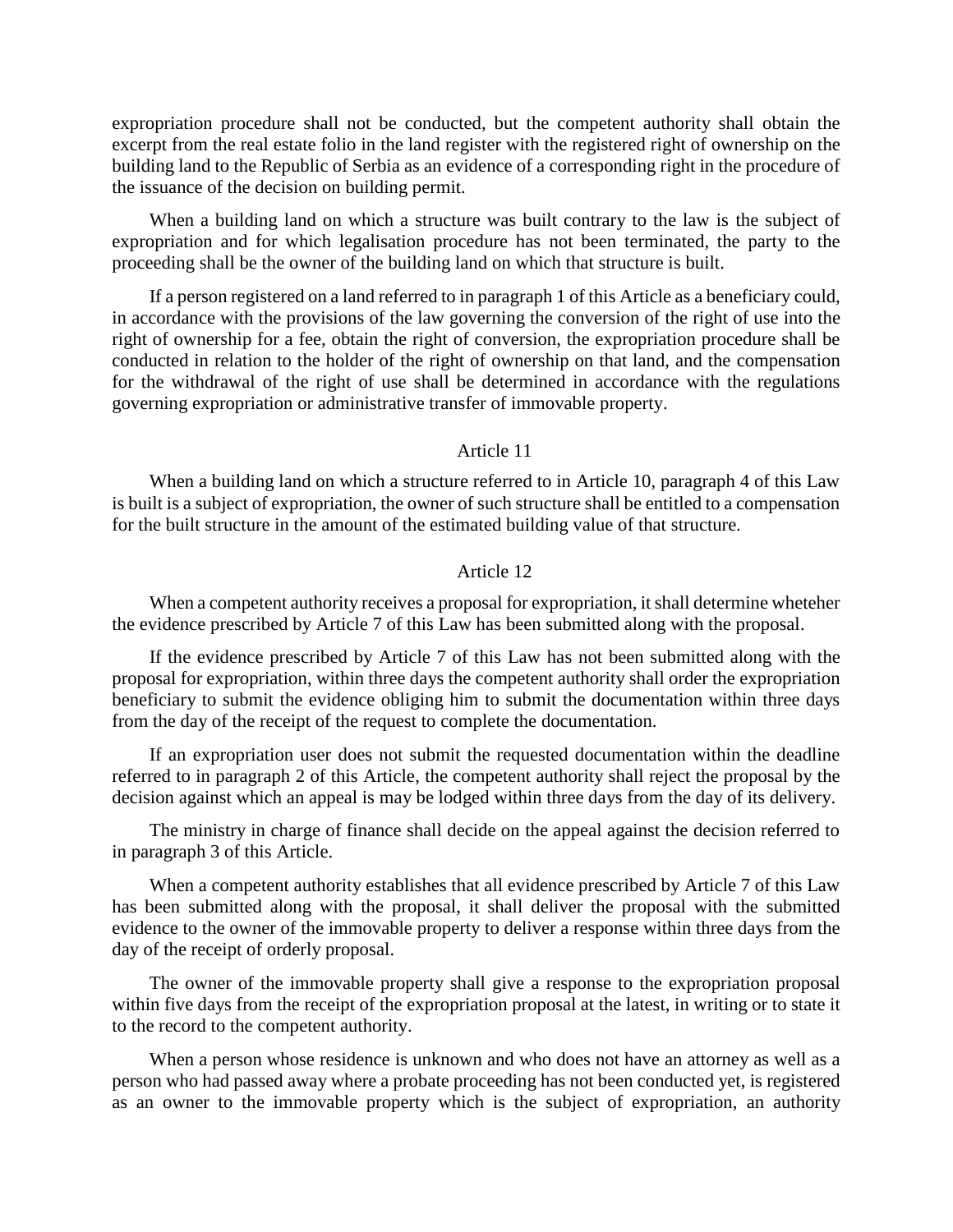administering the expropriation procedure shall appoint a temporary representative to that person with rigths and obligations specified by the law governing general administrative procedure.

Upon the receipt of the declaration referred to in paragraph 6 of this Article or the expiry of the said deadline, the competent authority shall without delay and within five days at the latest adopt the decision on the expropriation of the immovable property, in addition to the fulfilment of other requirements prescribed by this Law.

If in the course of the procedure the competent authority becomes aware of a fact, such that it deems it necessary that additional evidence ought to be presented, it can appoint an oral hearing within three days from the day of the receipt of the expropriation proposal.

If an expropriation beneficiary includes several immovable properties in one expropriation proposal, the competent authority can adopt a collective decision for all immovable properties included in the expropriation proposal.

Against the decision referreed to in paragraph 8 of this Article, an appeal can be lodged to the ministry in charge of finance within eight days from the day of the delivery of the decision.

An appeal against the decision referred to in paragraph 8 of this Article shall not prevent the issuance of the decision on building permit and the notice of commencement of works before the authority in charge of the issuance of building permit decisions, if in the course of the procedure of the issuance of the said decision or the notice of the commencement of works the investor submits a statement accepting the risk of the matter being decided otherwise in the procedure of the expropriation of an immovable property.

Partices to the proceeding may renounce their right to appeal which is acknowledged in the original of the decision on expropriation by the authority in charge of the proceeding. On the day of the renunication of the appeal, the decision on the expropriation of the immovable property shall become final and enforceable.

#### Article 13

If a competent authority does not adopt the decision on expropriation within the deadline specified in Article 12, paragraph 7 of thie Law, the expropriation beneficiary is entitled to a special appeal due to "administrative silence".

In addition to the appeal referred to in paragraph 1 of this Article, the expropriation beneficiary shall submit the documentation and evidence prescribed by Article 7 of this Law.

An appeal due to "administrative silence" shall be submitted directly to the ministry in charge of finance which shall decide on the expropriation proposal within five days from the day of the lodging of the appeal.

The decision adopted based on the appeal from paragraph 1 of this Article shall be final on the day of its delivery to the parties to the proceeding and no appeal can be lodged against it, but an administrative proceeding may be initiated by a lawsuit.

The administrative proceeding initiated by a lawsuit against the decision from paragraph 4 of this Article shall not prevent the issuance of the decision on building permit and the notice of the commencement of works before the authority in charge of the issuance of the decision on building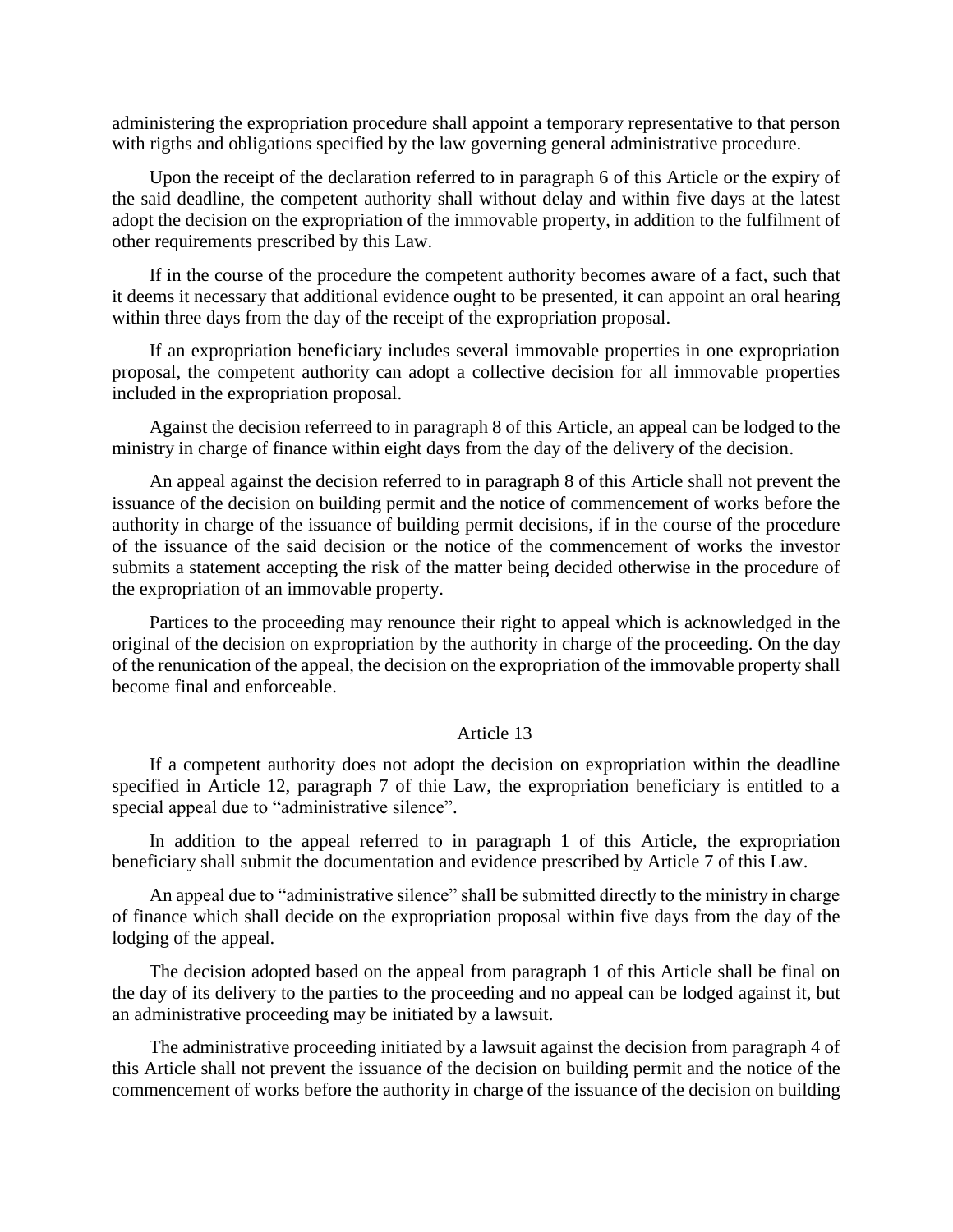permit, if an investor or a financier in the procedure of the issuance of said decision or in the course of the notice of the commencement of works submits a statement accepting the risk of the matter being decided otherwise in the administrative proceeding.

## Article 14

Upon the decision on expropriation becoming final and enforceable, the conditions to initiate a procedure for mutual agreement to determine the compensation amount for the expropriated immovable property are met in accordance with the provisions of the law governing expropriation.

From the day of the submission of the expropriation proposal until the day of the adoption of the first-instance decision on expropriation, the parties can conclude settlements in accordance with the law governing general administrative procedure wich has all elements of the decision on expropriation and represents a basis for the registration of a corresponding property right over the immovable property with the real estate cadastre service.

The estimate of the market value of the land shall be conducted by the authority responsible for the determining of the tax on the transfer of absolute rights to immovable property.

If an authority referred to in paragraph 3 of this Article does not have enough elements to estimate the market value and expropriation of land with same or similar characteristics for the construction of line infrastructure structures has already been performed in other local selfgovernment units it shall take into consideration their data on the estimated value of land in the course of the estimation of the market value of the land.

The authority from paragraph 3 of this Article shall act in the manner prescribed in paragraph 4 of this Article in cases when there are enough elements to estimate the market value but which differ from the elements used in other local self-government units where the expropriation of land with same or similar characteristics for the construction of line infrastructure structures has already been conducted.

When the subject of expropriation is a land on which structures are built or a land with herbaceous plants, the compensation shall be made in the manner prescribed by the provisions of law governing expropriation.

# IV. PROVISION OF FUNDS AND PAYMENTS FOR PERFORMED SERVICES AND **WORKS**

# Article 15

Funds for the implementation of the project of the construction of line infrastructure structures from Article 2 of this Law shall be provided from the budget of the Republic of Serbia, the budget of autonomous provinces and local self-government units, loans from foreign banks and financial organisations, international sources of funding and others funds in accordance with the law.

# V. CONSTRUCTION AND RECONSTRUCTION OF LINE INFRASTRUCTURE **STRUCTURES**

## Article 16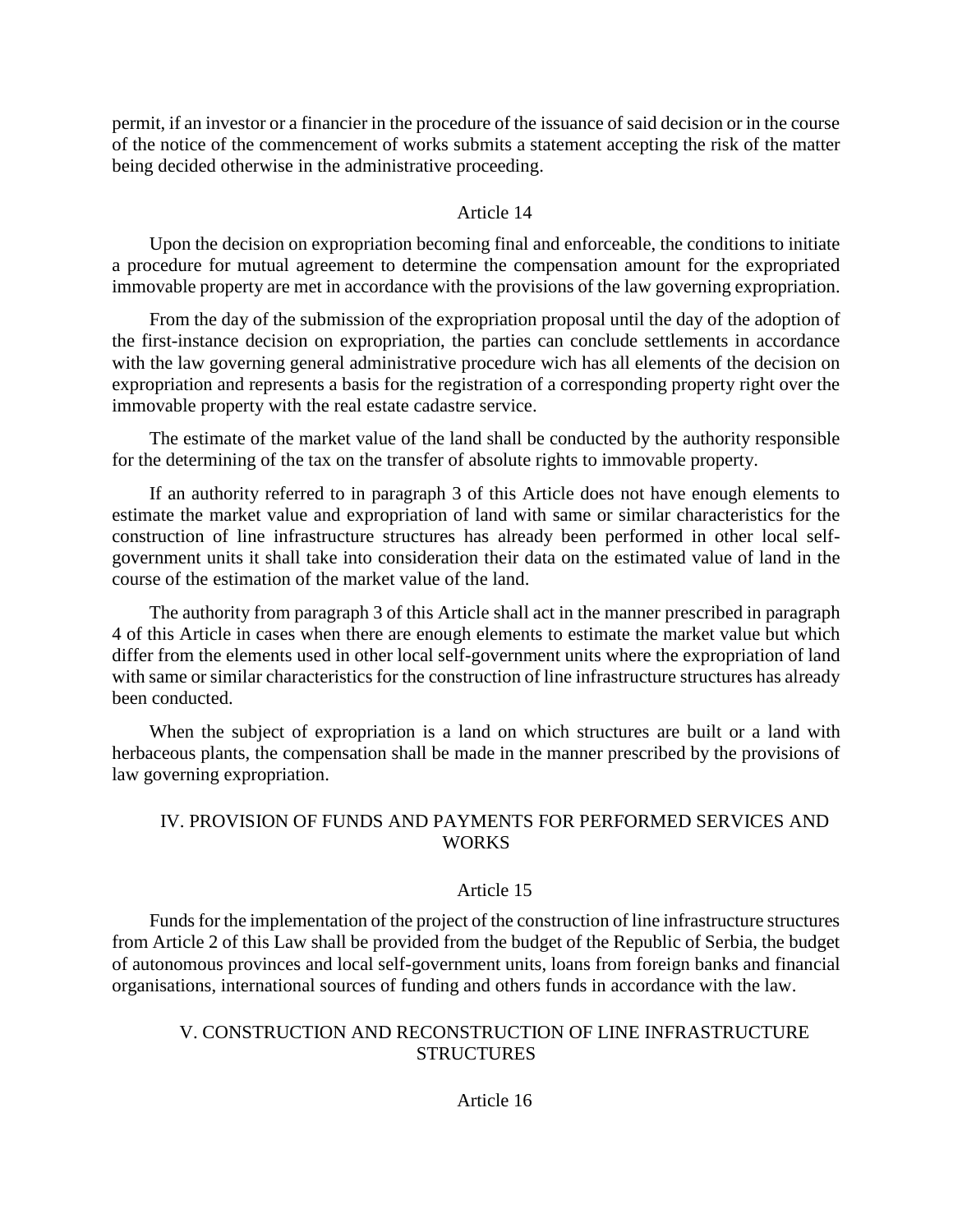The investor in line infrastructure structure of particular importance to the Republic of Serbisa shall be a person for whom a structure is built and in whose name a building permit is issued or who exercises investor's rights on the construction of such infrastructure structures, in accordance with the provisions of the law or the decision of the Government of the Republic of Serbia.

The investor in the construction of state roads shall be the Republic of Serbia or a legal entity whose founder or majoriy owner is the Republic of Serbia and which was founded to perform investor's rights or to whom the exercise of investor's rights was transferred by the Government of the Republic of Serbia.

The investor in the construction of municipal roads and streets shall be a local selfgovernment unit or a legal entity founded for the purpose to exercise investor's rights or to whom the exercise of investor's rights was transferred by the local self-government unit.

Notwithstanding the paragraph 3 of this Article, local self-government unit can transfer investor's rights to a legal entity from paragraph 2 of this Article with prior consent of that legal entity and by the decision of the competent authority of local self-government unit.

By way of derogation, in case of a state road which is at the same time a city thoroughfare or a part of a state road passing through a populated area, the competent authority responsible for the issuance of building permit shall be a local self-government unit on whose territory that populated area is located, obliged to obtain the requirements from the legal person whose founder or majority owner is the Republic of Serbia and who is in charge of managing such structures in the process of the issuance of location requirements.

In the case reffered to in paragraph 5 of this Article, prior to the submission of the request for building permit, the investor shall obtain the consent to the building permit design from a legal entity whose founder or majority owner is the Republic of Serbia and who is in charge of managmenent of such structers.

The provisions of this Article shall be applied accordingly to the reconstruction of line infrastructure structure of particular importance to the Republic of Serbia.

The investor in works on the construction and reconstruction of structures referred to in Article 2 of this Law which are executed on a joint-use airport (used for military and civil aviation), on a part of the airport used both by civil aviation operator and the ministry in charge of defense, may be a civil operator in case that these works ensure safety and other conditions prescribed for civil airports by the law governing air traffic.

The works from paragraph 8 of this Article shall be executed in accordance with the valid planning document or a planning document adopted by the ministry in charge of defense and the obtaining of the requirements of the said ministry shall be mandatory in accordance with the Article 3, paragraph 2, item 25 of this Law.

The ministry in charge of defense shall issue the requested requirements from paragraph 9 of this Article within 30 days from the day of the receipt of the request, and if it fails to deliver the said requirements within the said deadline, it shall be deemed to have agreed with the submitted technical documentation.

In case that it is required to conduct expropriation for the works referred to in paragraph 8 of this Article, the expropriation beneficiary shall be determined in accordance with this Law.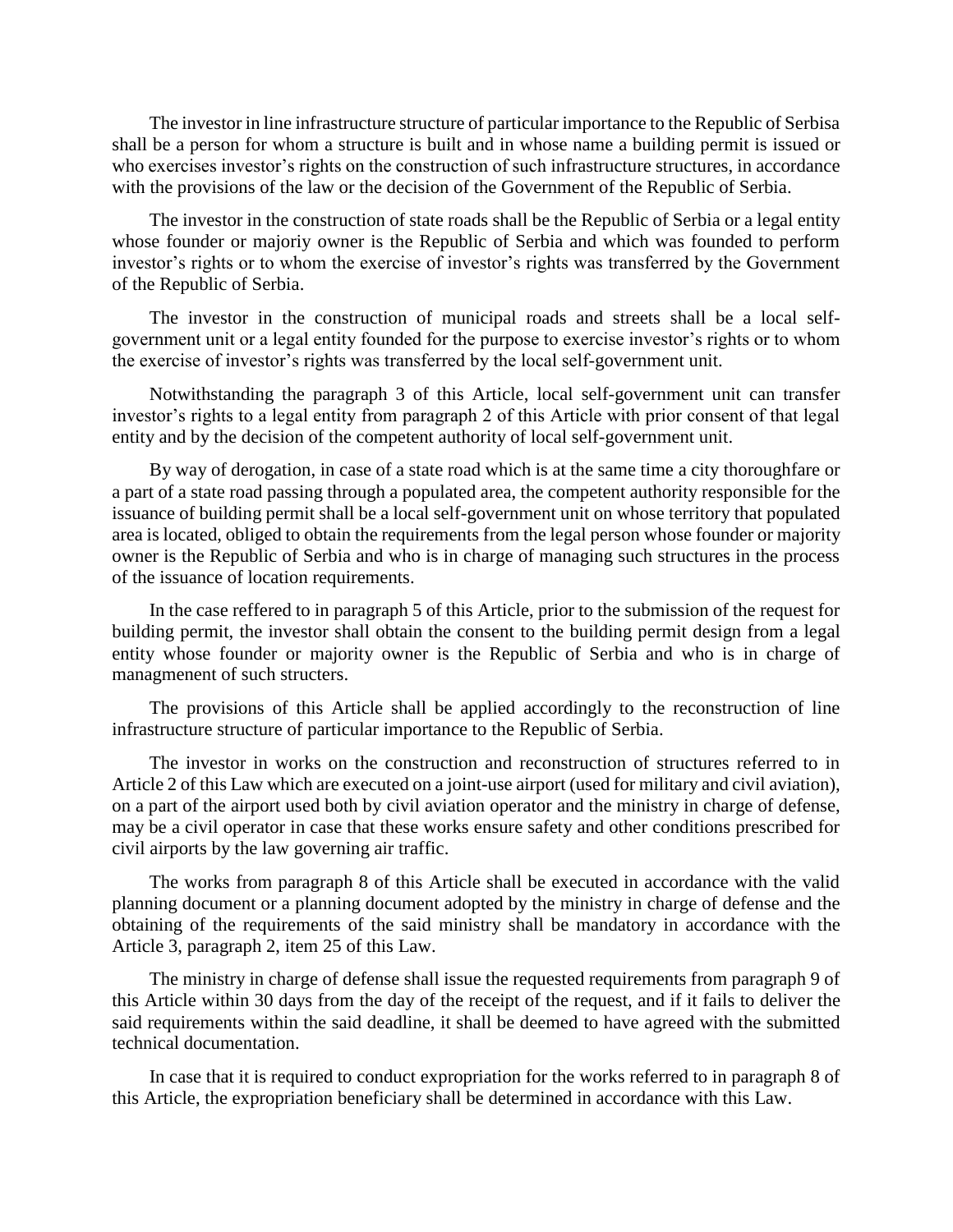### Article 17

Preliminary design and feasibility study for structures referred to in Article 2 of this Law shall be subject to audit (expert control) of the committee formed by the minister in charge of construction (hereinafter: Audit committee) in accordance with the law governing construction of structures..

The Audit committee from paragraph 1 of this Article for expert control of structures referred to in Article 2 of this Law which are built in their entirety on the territory of an autonomous province shall be formed by the minister in charge of construction at the proposal of the authority of autonomous province responsible for construction.

In case of the construction of structures implemented in phases or stages, the minister in charge of construction may form an audit standing committee for all project phases or stages.

When a project that is subject to an expert control is implemented in accordance with the provisions of the law governing public-private partnership and concession, a mandatory member of an audit committee shall be the representative of the concession grantor.

#### Article 18

The construction of a line infrastructure structure shall be carried out on the basis of a building permit and technical documentation in the manner established by the law governing the construction of structures, unless otherwise provided by this law.

For the construction of the structures referred to in Article 2 of this Law, for which location requirements may be issued on the basis of the planning document, no preliminary feasibility study with the general design shall be made.

No statement of completion of foundation construction shall be submitted for the structure referred to in Article 2 of this Law.

Upon receipt of the certificate on the notie of commencement of works structure referred to in Article 2 of this Law, the construction inspector is obliged to make an official advisory visit in accordance with the law governing inspection supervision.

In the course of the inspection supervision, the construction inspector is obliged to carry out at least two inspections, one during the construction of the line infrastructure structure and upon the notification from the competent authority on the completion of the construction of the structure.

The contractor shall enclose, with the statement on the completion of the construction of the structure, a geodetic survey of the object, in accordance with the regulations governing the execution of surveying works.

### Article 19

A building permit is issued for the whole structure, or for a part of the structure, if that part represents a technical and functional unit, i.e. for several cadastral parcels or parts of cadastral parcels for construction of line infrastructure structures.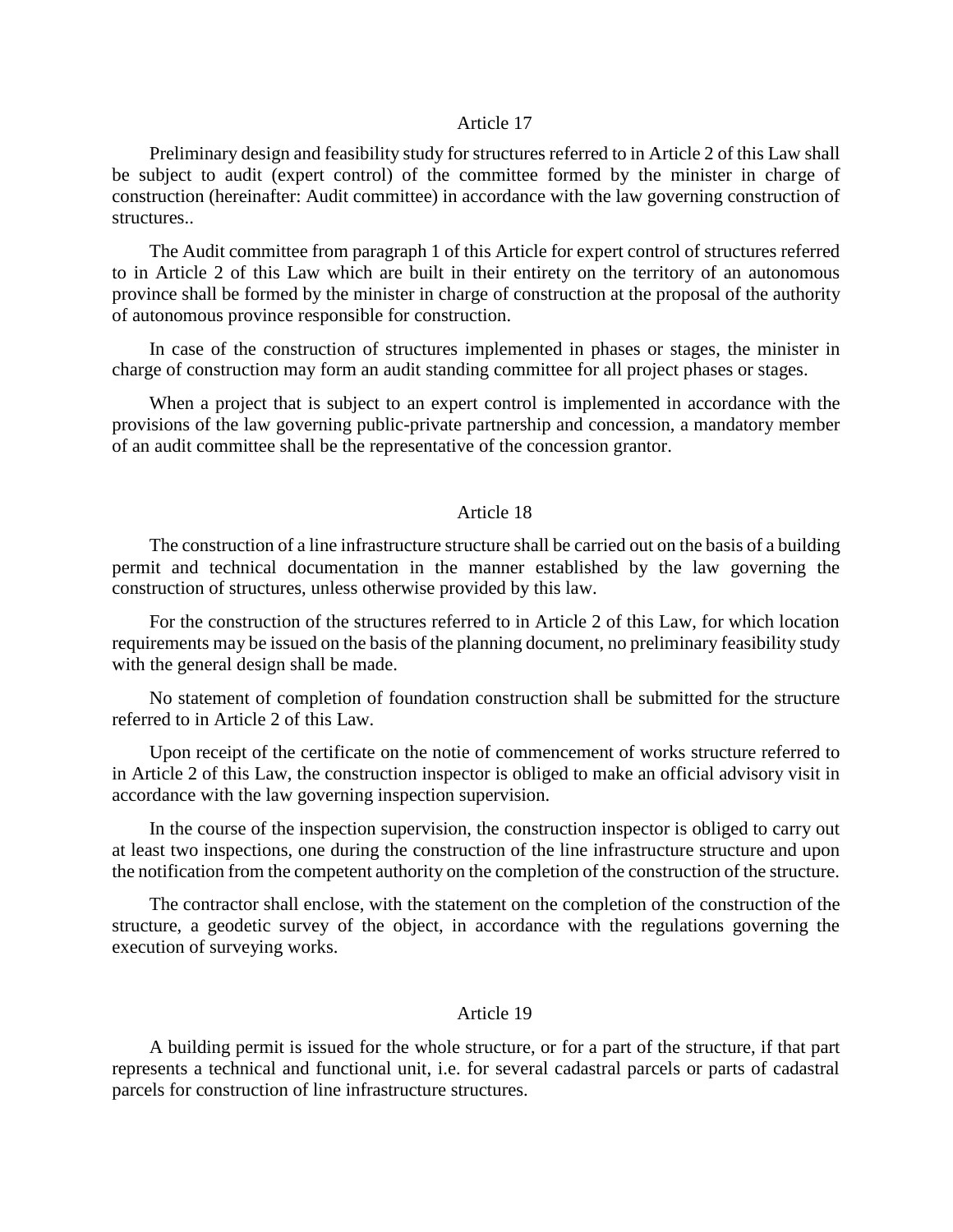Preparatory works shall be performed on the basis of the building permit referred to in paragraph 1 of this Article.

By way of derogation from paragraph 2 of this Article, preparatory works may also be performed on the basis of a temporary building permit.

The application for the issuance of the temporary building permit referred to in paragraph 3 of this Article shall be accompanied by the preliminary design with technical inspection and proof of the appropriate right on the land or structure.

The relevant provisions of the law governing the construction of structures shall apply to the procedure for issuing a temporary building permit and the contents of the permit, unless otherwise provided by this Law. The issuance of a temporary building permit does not require the acquisition of location requirements.

Preliminary works performed on the basis of the temporary building permit referred to in paragraph 3 of this Article may last no longer than six months from the day of the validity of that permit, after which the investor is obliged to obtain a building permit for the line infrastructure structure, which will include the works performed on the basis of the temporary building permit referred to in paragraph 3 of this Article.

If the preparatory works relate to the removal of a structure on the parcel, it is the obligation of the investor to submit to the competent real estate cadastre a geodetic demolition study to register the change. The decision referred to in paragraph 3 of this Article specifically contains the obligation of the investor to notify the competent inspector of the removal of the structure on the parcel, which shall draw up the minutes and submit them to the competent real estate cadastre, for the purpose of implementing the change in the cadastral record.

### Article 20

If during the construction of the structure, i.e. the execution of works, changes occur in relation to the issued building permit and the building permit design, i.e. in relation to the decision on the approval for the execution of works, the investor is obliged to submit an application for modification of the building permit.

The changes referred to in paragraph 1 of this Article shall not be considered changes in the dimensions, volume, position of the structure or equipment in the protective zone, nor the replacement of elements that do not change the overall functioning of the line structures.

The minister in charge of construction works shall prescribe in more detail the cases in which the building permit is amended, i.e. the decision on the approval for the execution of works.

In the process of obtaining a building permit, or decision on the approval for the execution of works, for the works that were performed during the construction of the line infrastructure structure for the purpose of landslide removal, elimination of harmful consequences of natural disasters or technical and technological accidents, the preliminary design is not subject to audit or professional control.

Article 21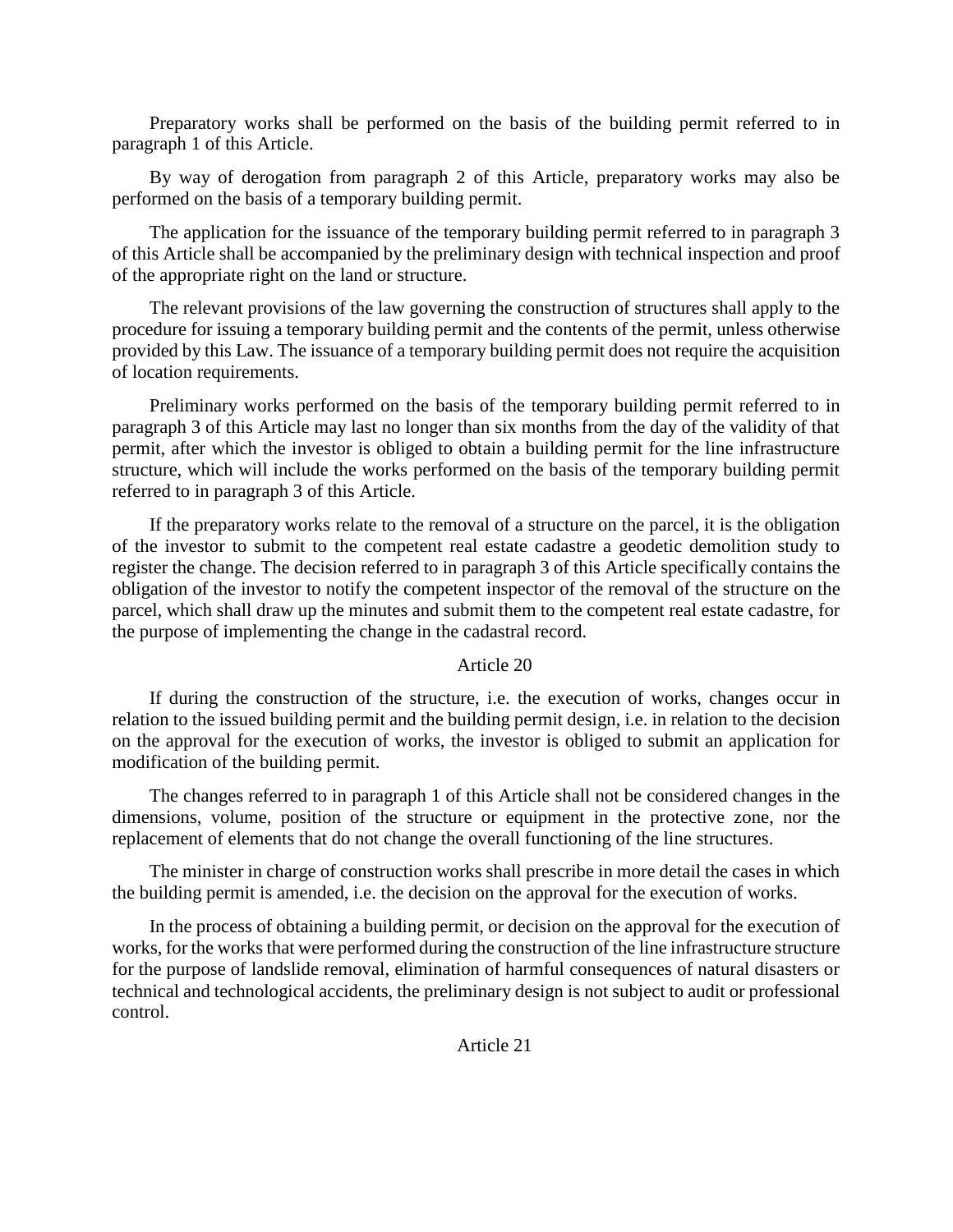Reconstruction of line infrastructure structures shall be carried out on the basis of a permit for the execution of works and technical documentation in the manner determined by the law governing the construction of structures, unless otherwise provided by this Law.

For works on landslide rehabilitation and construction of roundabouts, a decision is issued on the approval for performing works on reconstruction of structures in accordance with this law.

A holder of public power who is also an investor in the works on the reconstruction and rehabilitation of the existing line infrastructure when said works do not involve connecting to the utility infrastructure, i.e. do not change the capacities and functionality of existing connections to the existing infrastructure network, shall not be obliged to obtain location requirements in which case the request for the issuance of the decision on the approval of the execution of works shall be submitted together with the requirements for cable crossing and parallel cable laying from all line installation managers on the route of the structure in question.

The conditions for cable crossing and parallel cable laying referred to in paragraph 3 of this Article shall be obtained outside the unified procedure prescribed by the law governing the construction of structures. Holders of public power responsible for cable crossing and parallel cable laying conditions are required to issue the required conditions within 15 days of receipt of the request.

If the holders of public power do not submit the required conditions within the time limit referred to in paragraph 4 of this Article, they shall be deemed to have no additional conditions.

In the event that during the construction of the structure referred to in Article 2 of this Law, it is determined that there is a utility and other infrastructure that has not been treated by the holder of public power in their conditions, and that it is necessary to relocate it, the holder of public power shall bear all costs of relocation of that infrastructure.

#### Article 22

Reconstruction i.e. rehabilitation of a line infrastructure structure may be carried out in the existing position and dimensions even if the spatial and urban planning document envisages a different position, size, capacity or other parameters of that line infrastructure structure in order to optimize projects.

If, due to the deterioration, the road structure has to be partially or completely removed for the purpose of constructing the structure of the same characteristics and dimensions, the competent authority shall issue a decision approving the works for the rehabilitation or reconstruction of the structure.

#### Article 23

If during the construction or reconstruction of a line infrastructure structure, there is a natural disaster or other unforeseen event, or a circumstance that endangers the safety and health of people, the structure and traffic, for the purpose of preventing or mitigating their harmful effect, eliminating adverse consequences resulting from those disasters, events or circumstances which requires modification of existing technical solutions, i.e. increased volume of works, the investor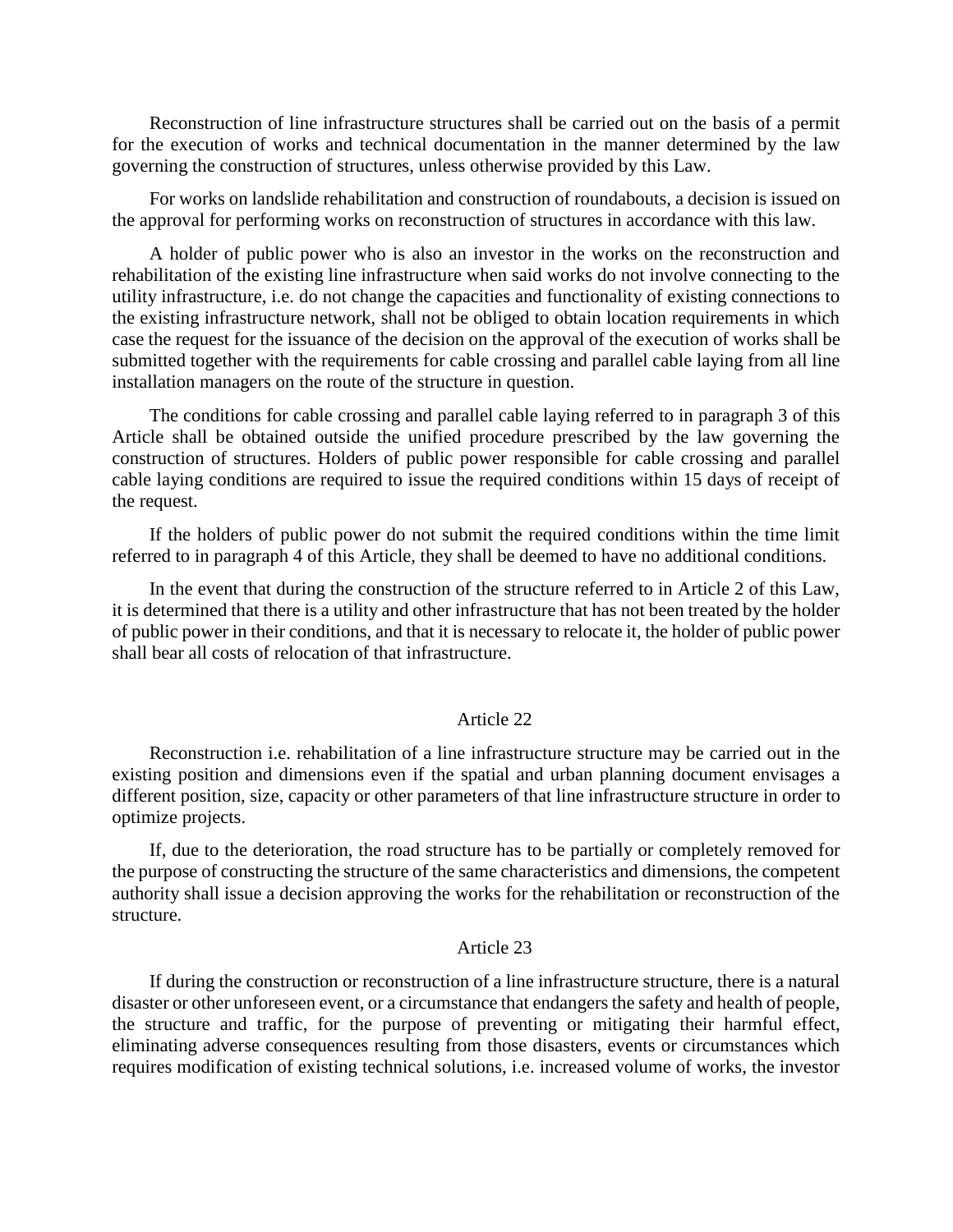may perform works without previously obtaining decision on modification of the decision on the building permit, i.e. decision on approval for execution of construction works for the structure.

The structure referred to in paragraph 1 of this Article may remain as permanent, if the investor obtains a building permit, i.e. decision on the approval for the execution of works, within one year from the day of the cessation of the natural disaster, unforeseen event, or circumstance.

If the investor does not obtain the building permit for the structure referred to in paragraph 1 of this Article within the prescribed period, the investor shall remove such structure within the time limit specified by the body competent for construction inspection, which may not exceed 30 days.

## Article 24

A building permit, or decision on the approval for the execution of construction works, is issued to an investor who has the appropriate right to the land or building.

The following shall be considered as the appropriate right to the land or structure, or proof of the appropriate right to the land or structure:

1) property right;

2) a land lease agreement (including a lease from a private person);

3) legally binding or final decision on expropriation;

4) the decision on expropriation which is not legally binding, i.e. final, if the investor or the financier submits a statement that in that case he starts construction or execution of works at his own risk and responsibility;

5) the contract on creation of easement concluded with the land owner, the contract on the establishment of easement concluded with the owner, i.e. user of the land holder of public power, for a period determined by the owner, i.e. user of the land, the decision on the establishment of easement by expropriation on that land for that purpose, final in the administrative procedure, as well as the final decision of the non-contentious court establishing easement on that land for that purpose;

6) list of cadastral parcels with attached consent of the owner or user of land;

7) an act of the authority responsible for the implementation of the expropriation confirming that the expropriation decisions have been issued, with a list of cadastral parcels on which the expropriation was carried out. If the said act does not indicate that the decisions on expropriation are legally binding i.e. final, the investor is obliged to submit a statement that in this case he starts construction or execution of works at his own risk and responsibility;

8) statement of the investor that before the issuance of the occupancy permit he will resolve the property-legal relations on the immovable property;

9) a note on the existence of a concession contract in the real estate folio.

When the Republic of Serbia is the owner of building land on which the right of use in favour of another person has not been registered, the proof of the appropriate property-legal right may be the consent which is entered as a record or the contract on the creation of easement on that land,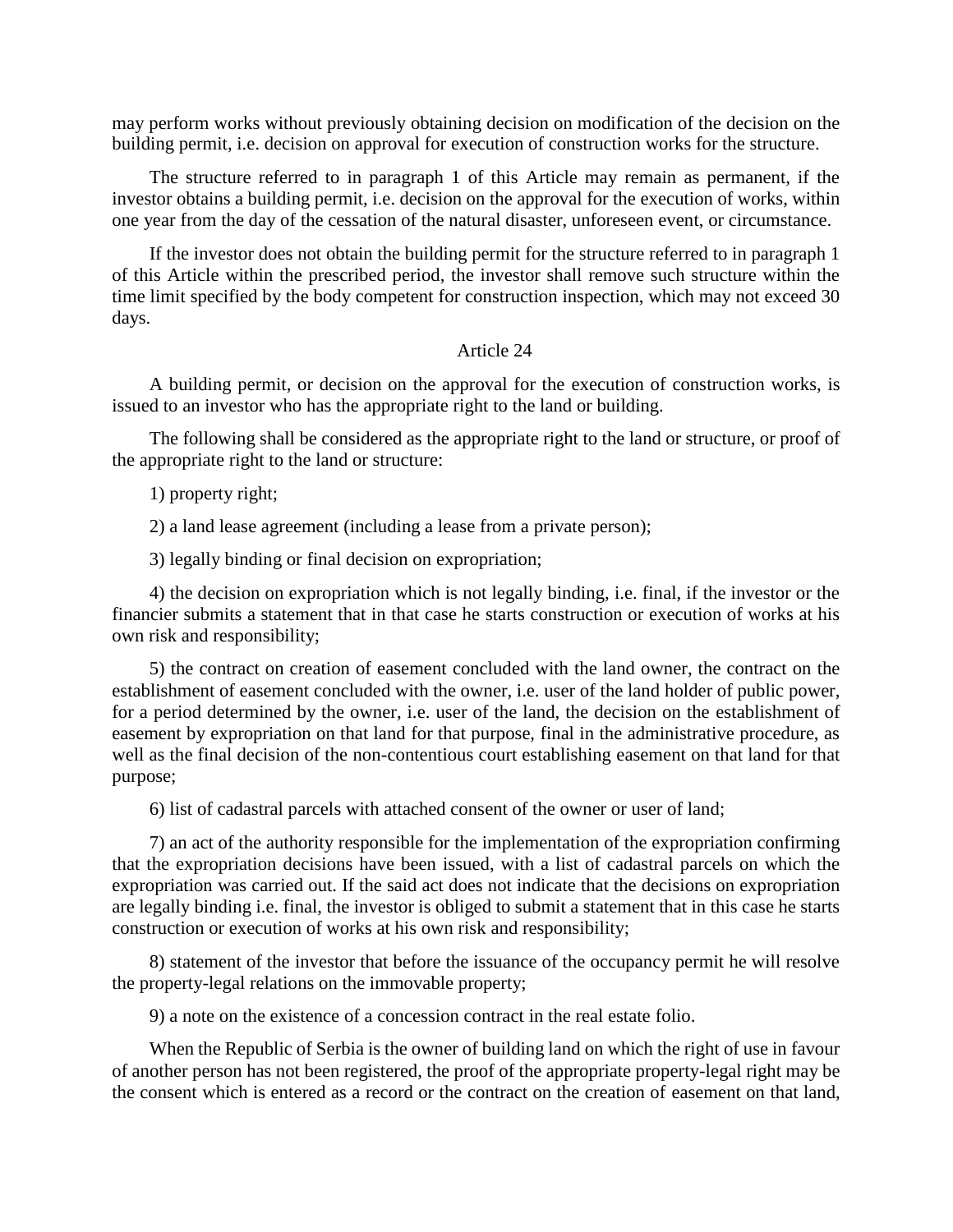which is given by, i.e. which is concluded with the National Property Directorate of the Republic of Serbia, on behalf of the Republic of Serbia. The National Property Directorate of the Republic of Serbia is obliged to, within 30 days latest from the filing date for the consent, i.e. conclude a contract establishing easement.

A valid occupancy permit may be attached as proof of the appropriate right to the structure being the subject of the works.

In case the proof of the right on the land referred to in paragraph 2, items 2, 3), 4) and 8) of this Article is enclosed, when submitting the notice of commencement of works, the act of the ministry in charge of finance of vesting in the immovable property shall be submitted, in accordance with a special law, i.e. a contract on the easement in accordance with this law and the law defining the construction of structures.

In case the proof of the right on the land referred to in paragraph 2, item 2), 5) and 6) of this Article is enclosed, the authority responsible for state survey and cadastre shall enter the ownership right only over the structure, and the contract, i.e. the consent of the owner, i.e. the decision establishing the easement, shall be entered in the real estate cadastre records.

For the reconstruction and rehabilitation of public traffic and other public areas, road facilities and functional contents of the road in the regulation of the existing road, which is not entered in the public books on real estate records, in accordance with the law governing the registration of immovable property, no proof of the relevant right on the land or structure is submitted, but a geodetic survey of the existing situation on the cadastral base, made by an authorized person entered in the appropriate register in accordance with the law and the relevant statement of the investor about the constructed structures.

For the land above the underground parts of the structure and overground lines and wind turbine propellers, no proof of resolved property-legal relations is submitted, nor is a building plot formed for the land in question, regardless of the designated use of the land.

The investor shall compensate the owners or holders of the land referred to in paragraph 2 of this Article, as well as neighboring or surrounding land, for damage caused by performing works, passage and transportation, or restore the land to its original state. If no agreement on the amount of compensation is reached, a relevant court shall decide on compensation.

#### Article 25

If, prior to applying for a building permit in the cadastre, a subdivision, i.e. pre-subdivision, was carried out in accordance with the issued location requirements or the number of the parcel i.e. parcels for which the location requirements were issued has been changed, a proof of that shall be enclosed with the application for the building permit, i.e. the decision, i.e. the certificate of the authority in charge of state survey and cadastre on the performed subdivision, i.e. pre-subdivision, i.e. changing the number of the parcel or parcels.

As evidence of the change, the investor may also submit a subdivision design, made by an authorized person registered in the appropriate register in accordance with the law, with the investor's statement that the subdivision was carried out, and that the investor in that case proceeds to construction or execution of works at his own risk and responsibility.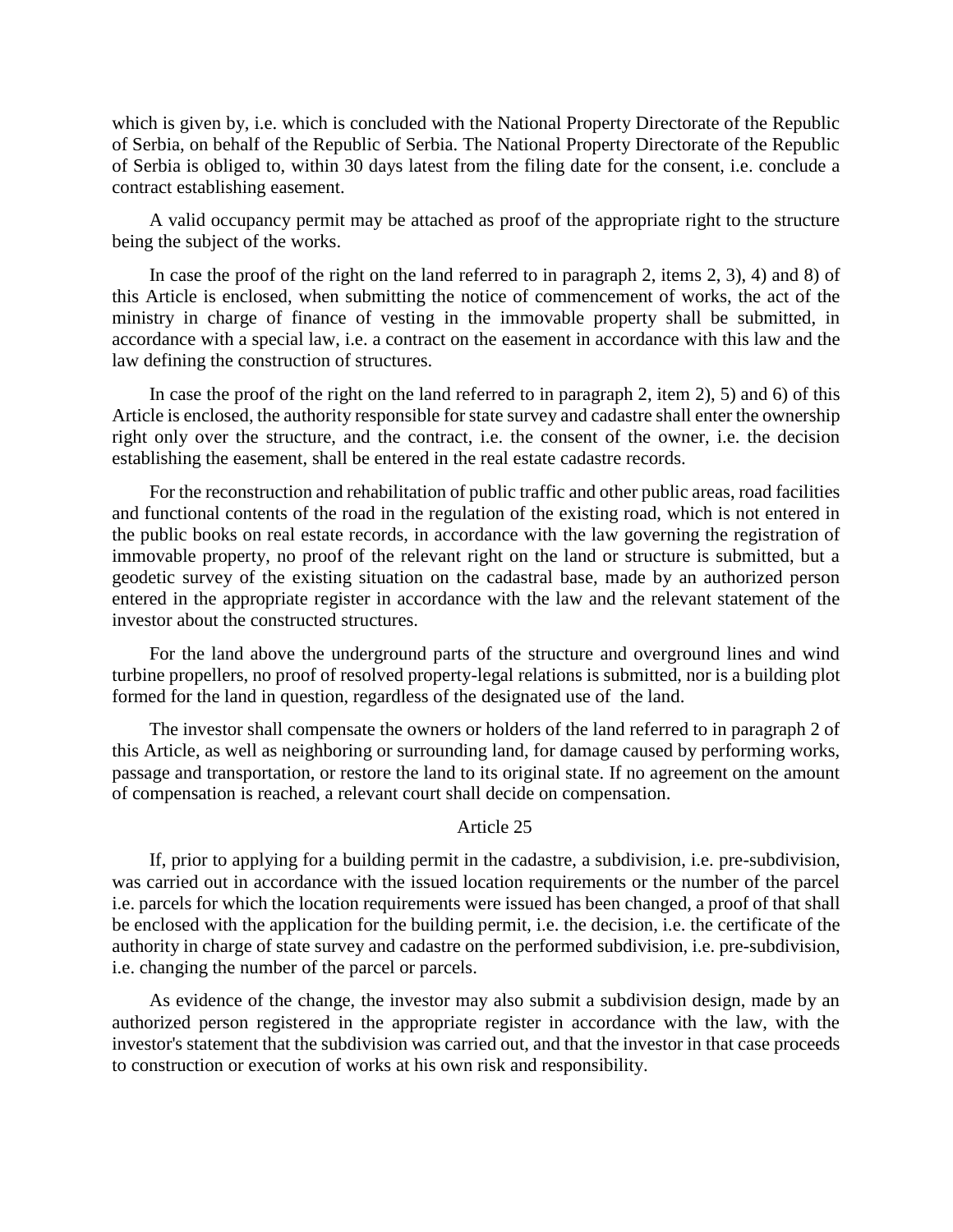In case the evidence referred to in paragraph 2 of this Article is submitted, the investor shall submit the proof of the change referred to in paragraph 1 of this Article by the time of filling of the notice of commencement of works.

### Article 26

For construction and reconstruction of line infrastructure structure referred to in Article 2 of this Law, the investor shall file the notice of commencement of works to the body that issued the building permit prior to the commencement of works, in the manner determined by the law governing the construction of facilities, unless otherwise provided by this Law.

The investor submits the application for the whole structure, or part of the structure.

In case the investor shall file a notice of commencement of works for a part of the structure when the works are performed in phases, the competent authority will issue a occupancy permit for that part only, i.e. phase of the facility.

The investor shall obtain occupancy permits for all phases, i.e. parts of that facility, prior to issuing the occupancy permit for the entire structure.

In case the proof of the appropriate right on the land referred to in Article 24, paragraph 2, item 8) of this Law is enclosed, the notice of commencement of works may be filed only for the part of the structure for which the investor submitted the evidence referred to in Article 24, paragraph 2, item. 1) –7) of this Law. The investor shall resolve the property-legal relations for the immovable property before the submission of the application for issuance of the occupancy permit, and register in the competent real estate cadastre the appropriate right to the immovable property.

## VI REMOVAL OF STRUCTURES

Article 27

If it is necessary to carry out the removal of a structure constructed contrary to the law for the purpose of performing works on the structure referred to in Article 2 of this Law, the following shall be considered as evidence of a proper property-legal basis for its removal:

1) statement certified in accordance with the law governing the certification of signatures, by which the party identified in the legalization procedure irrevocably declares that he/she is not interested in the legalization of the structure built contrary to the law, and that the party authorizes the investor to remove the illegally built structure, and that on the basis of the said statement the investor may, in the party's name and on party's behalf may suspend the legalization procedure with the competent authority, in accordance with the law governing the administrative procedure;

2) consent of the owner of the land on which the structure was built contrary to the law, if the structure has not been recorded and signed by the building inspector;

3) consent of the infrastructure manager/utility contractor, if the structure constructed contrary to the law represents a line infrastructure structure, i.e. a utility infrastructure facility.

In the event that an administrative dispute has been initiated against the decision authorizing the removal of the structure, i.e. the final decision rejecting the application for legalization of the structure, the Administrative Court shall decide on the claim within 30 days from the day the administrative dispute is initiated.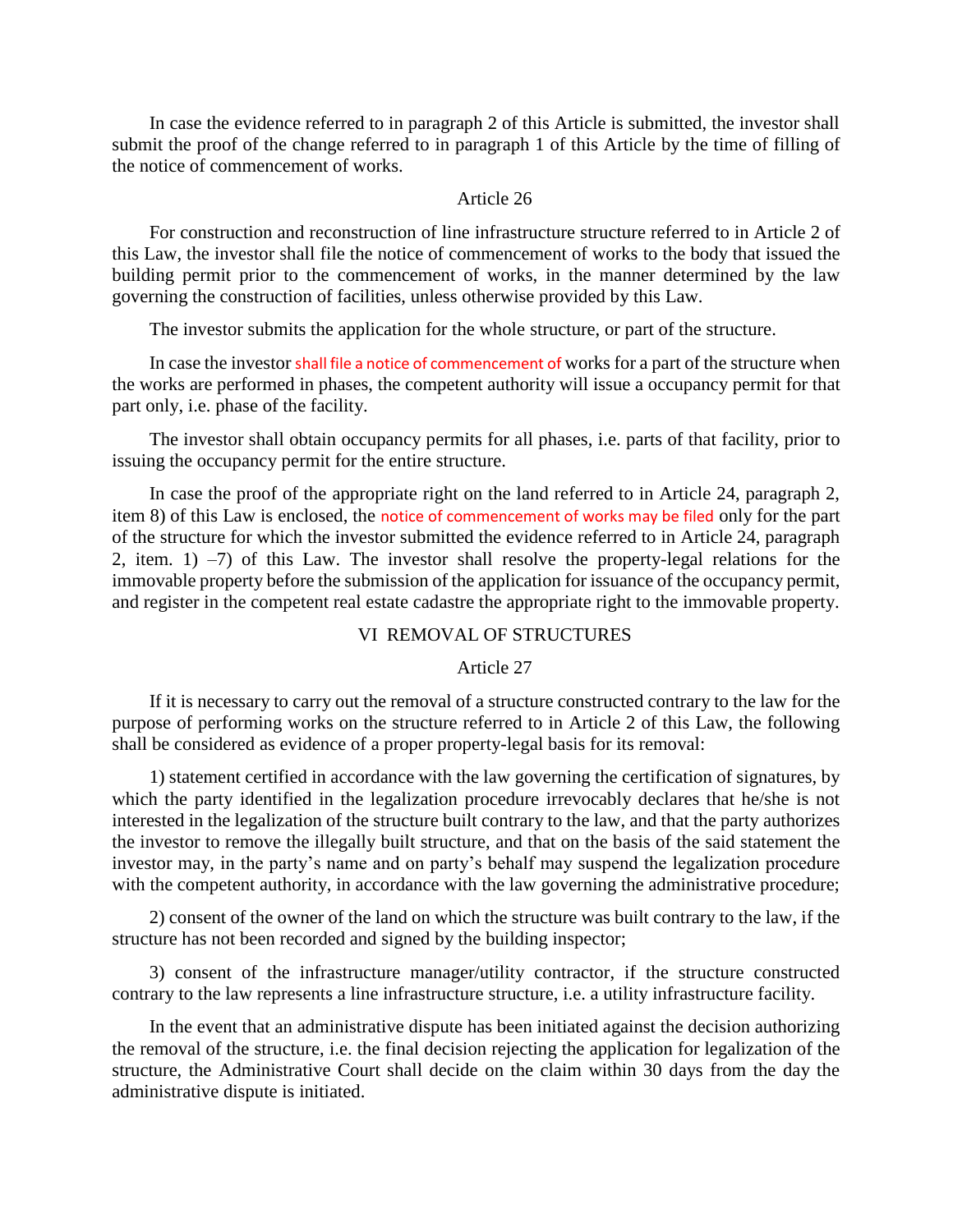### VII. APPLICATION OF INTERNATIONAL STANDARDS

#### Article 28

The expert control and audit committee may, when assessing the compliance with the conditions established by special regulations, standards and other acts, governed by the law regulating the construction of structures, accept proof of compliance with the requirements and standards of foreign countries, as well as recognized international calculation methods and models, if these regulations and standards provide for the compliance with the basic requirements for the structure, i.e. the basic requirements for its design, construction and maintenance, in accordance with Serbian regulations and standards.

Where specific international or European regulations, norms and standards are applied, they should be specified in the technical document, and the compliance with the requirement shall be proved in the manner prescribed by the regulation, or the standard that has been applied.

#### VIII. SUBWAY

#### Article 29

The Railway Directorate lays down the technical requirements for the subsystems infrastructure, energy, control, command and signaling, traffic regulation and management, and vehicles that must meet the metro systems and the professional expert conditions that must be met by the persons managing and directly involved in traffic operations.

The Directorate issues a permit for use of vehicles on metro systems on the basis of certified technical documentation and performed technical inspection.

#### Article 30

The legal entity managing the metro infrastructure and providing metro passenger transport services must have a safety certificate for the management of metro infrastructure issued by the Directorate for Railways.

The procedure for issuing a safety certificate for the management of metro infrastructure shall be subject to the provisions of the law governing railway safety issues.

The legal entity managing metro infrastructure and providing metro passenger transportation services defines the organization, regulation and management of traffic.

The manner and procedures of maintenance shall be determined by the legal entity managing the metro infrastructure in accordance with the provisions of the law governing railway safety, and the method of protecting the metro infrastructure in accordance with the provisions of the law governing the management of railway infrastructure.

## Article 31

The provisions of the law governing railway safety shall apply to the working hours of staff directly involved in the conduct of traffic, internal surveillance, accident and incident investigation and restriction of access and movement rights.

### IX. PUBLIC PROCUREMENT PROCEDURE

## Article 32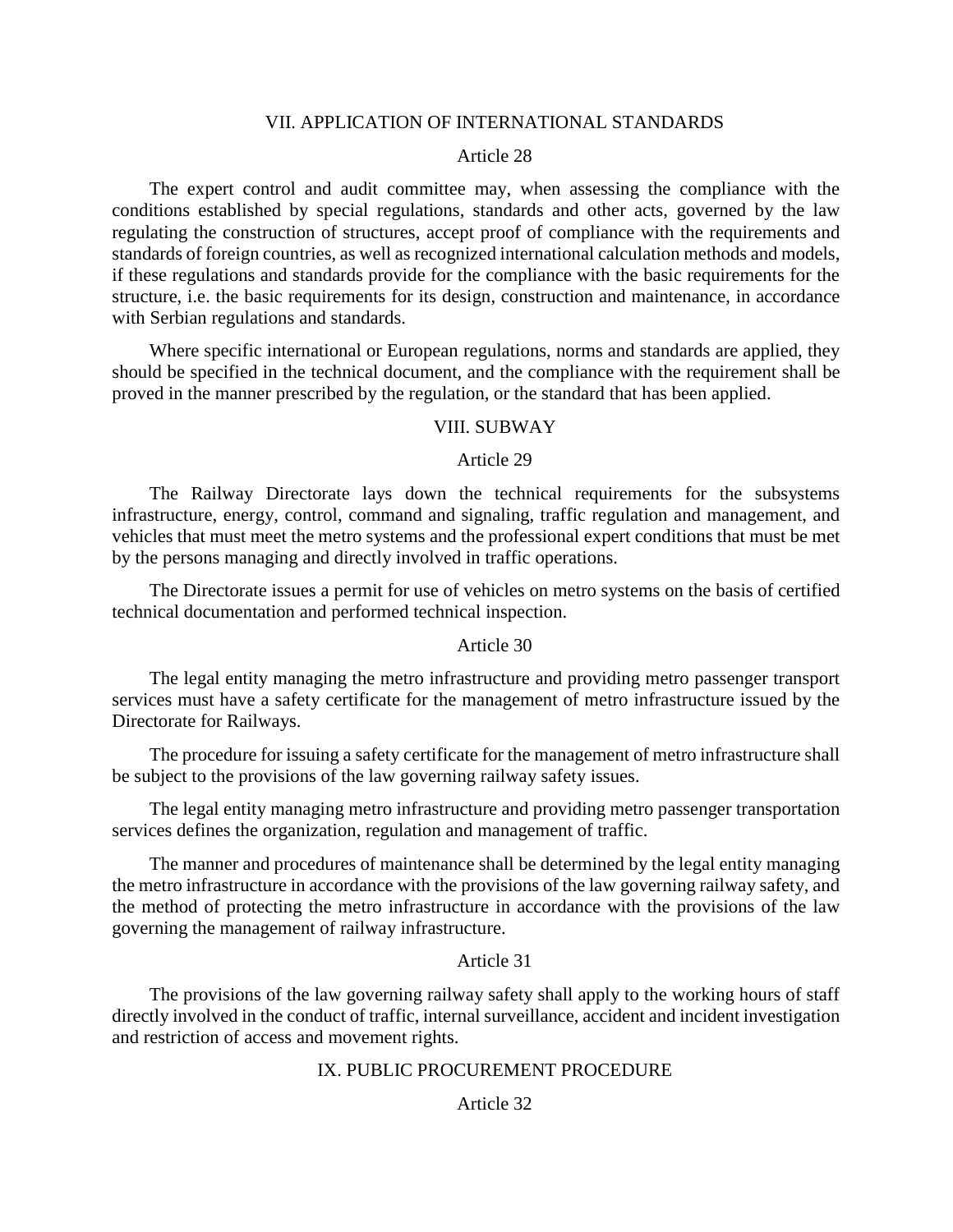The open procedure prescribed by the law governing public procurement, unless otherwise provided in an international agreement shall regulate the procurement of the execution of works, the provision of planning and technical documentation design and control or the provision of project management or part of the project management, as well as expert supervision of the execution of works and technical inspections for construction and reconstruction projects referred to in Article 2 of this Law.

The procurement referred to in paragraph 1 of this Article shall be conducted by the Competent Authority.

In the procedure of public procurement referred to in paragraph 1 of this Article, the provisions of the law governing public procurement relating to the procurement plan shall not apply to: prior notification, manner of proving mandatory and additional conditions for participation in the public procurement procedure, deadlines for submission of bids and deadlines for decision-making by the Republic Commission for the Protection of Rights in Public Procurement Procedures

In case the construction and reconstruction projects referred to in Article 2 of this Law are carried out on the basis of international agreements and bilateral agreements, the procedure for selecting the contractor, the provider of design and control of planning and technical documentation or the provider of project management or part of the project management, as well as expert supervision of the execution of works and the technical inspections for construction and reconstruction projects shall be governed by the rules defined in those contracts and agreements.

#### Article 33

In the procedure of public procurement referred to in Article 32 of this Law, the compliance with the mandatory and additional conditions for participation in the public procurement procedure shall be proved by submitting a statement confirming that the bidder, under full material and criminal responsibility, complies with the conditions.

If the bidder has submitted the statement referred to in paragraph 1 of this Article, the contracting authority may, before making a decision on the award of the contract, ask the bidder whose bid has been graded the most favorable to submit a copy of the required evidence of eligibility, and may request for inspection the original or a certified copy of all or some evidence. The contracting authority may also request evidence from other bidders.

## Article 34

The deadline for submission of bids in the procedure referred to in Article 32 of this Law may not be less than ten days from the date of publication of the invitation to submit bids.

The invitation for submission of bids for public procurement referred to in Article 32 of this Law shall also be published on the contracting authority's website, the portal of the Public Procurement Administration and the official gazettes portal of the Republic of Serbia and the database of regulations.

### Article 35

The request for the protection of rights does not further delay the activities of the client in the procedure referred to in Article 32 of this Law.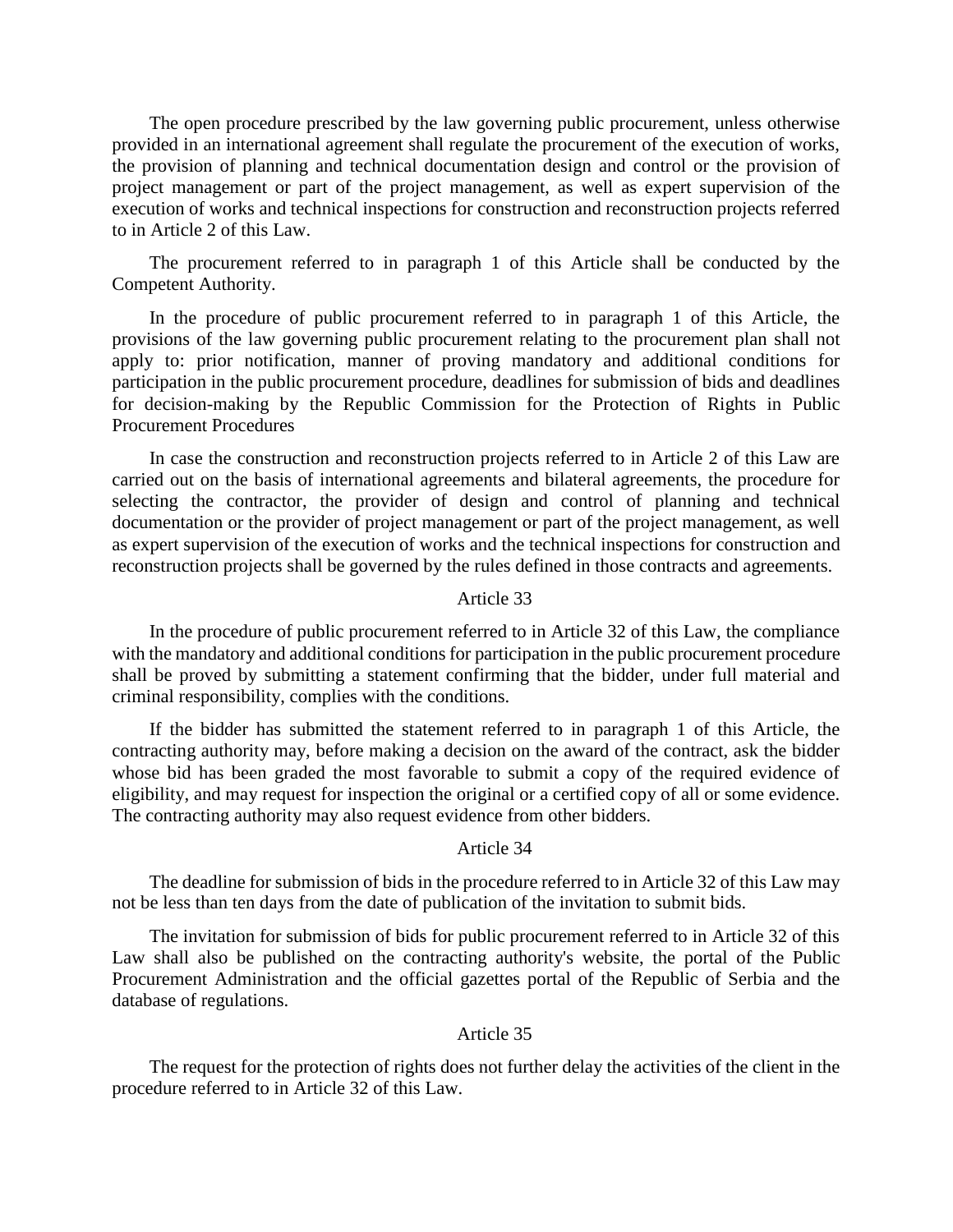The contracting authority may conclude a public procurement contract before the deadline for submitting the request for protection of rights.

The National Commission for the Protection of Rights in Public Procurement Procedures (hereinafter: the National Commission) is obliged to decide on the request for the protection of rights by a decision within five days from the date of receipt of a regular request for the protection of rights.

The National Commission is obliged to decide on the appeal against the conclusion of the contracting authority within three days from the day of receipt of the appeal.

The National Commission is obliged to deliver the decision from para. 3 and 4 of this Article to the contracting authority, the applicant and the bidder within two days from the day of its adoption.

## Article 36

The contracting authority may decide to apply other public procurement procedure to the procurement of the execution of works, the provision of design and control of planning and technical documentation or the provision of project or part project management, as well as expert supervision over the execution of works and technical inspections for construction and reconstruction projects referred to in Article 2 of this law, if the conditions prescribed by the law governing public procurement are complied with.

In the case referred to in paragraph 1 of this Article, the provisions of the law governing public procurement relating to the procurement plan, prior information notice, manner of proving mandatory and additional conditions for participation in the public procurement procedure and obtaining the opinion of the Public Procurement Directorate on the merits of the negotiating procedure shall not apply without posting a call for proposals.

The fulfillment of the mandatory and additional conditions for participation in the public procurement procedure can be proved in the manner prescribed by Article 32 of this Law.

### X. STRATEGIC PARTNER

Article 37

By way of derogation from Article 32, paragraph 1 of this Law, and in particular in case of urgency and jeopardy of the implementation of the project referred to in Article 2 of this Law, for which a preliminary feasibility study with the general project has been carried out, the Government may decide that the project or certain stages and activities are not subject to the regulations governing the public procurement procedure, but are subject to a special procedure for selecting a strategic partner for the purpose of implementing a project of particular importance to the Republic of Serbia (hereinafter: the Special Procedure).

The special procedure for the selection of the strategic partner referred to in paragraph 1 of this Article shall be carried out in the manner determined by this Law and by-law.

## Article 38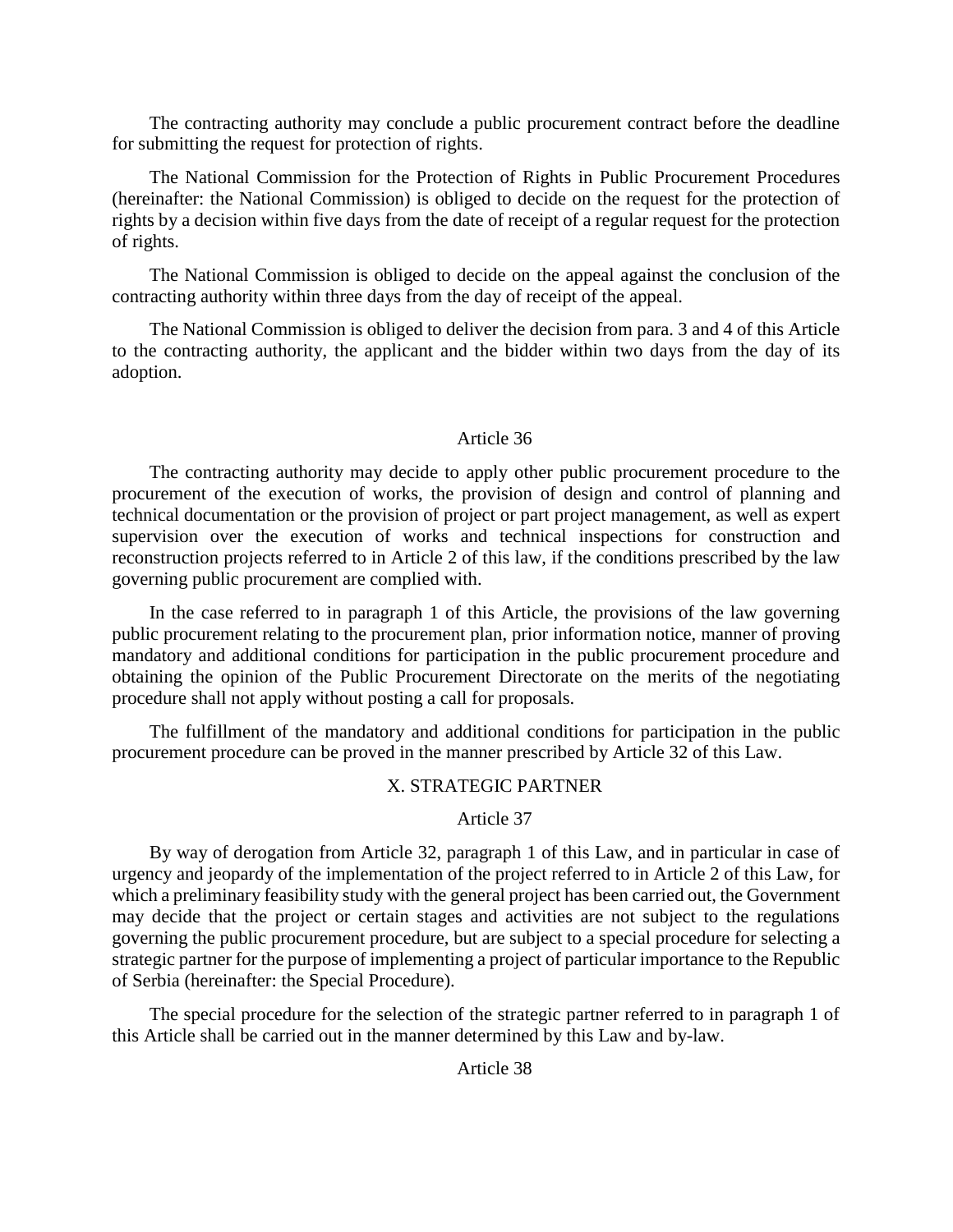In order to select a strategic partner referred to in Article 37 of this Law, as well as to conclude a contract with a strategic partner, the Government shall set up a working group, at the proposal of the competent authority (hereinafter: the Working Group).

The decision on the formation of the Working Group may determine other tasks of the Working Group, depending on the need for the procedure for selecting a strategic partner.

Upon the selection of the strategic partner and the process of negotiating the elements of the contract, the financier and the investor will conclude a contract with the strategic partner.

The contract referred to in paragraph 3 of this Article shall in particular include: value of services and works, mutual rights and obligations of the contracting parties, method of payment, timeline of works and payments, consequences of non-compliance with the established timeline, manner and phases of introduction into work, change of working hours during the execution of works on construction in accordance with the established timeline, as well as other issues of importance for the implementation of the project referred to in Article 37 of this Law.

A consortium, as well as any related party, or persons of a strategic partner and/or any company or companies which a strategic partner and/or its related party or persons establish for the purposes of the project, shall be considered as a strategic partner, in accordance with the provisions of the law regulating companies.

#### Article 39

In the Special Procedure for Selection of Strategic Partner referred to in Article 37 of this Law, the Government shall adopt a by-law laying down general and specific criteria for selecting a strategic partner, in a manner that ensures the principle of transparency of the procedure and the principle of ensuring competition, on the proposal of the competent authority.

The general and specific criteria referred to in paragraph 1 of this Article shall be determined depending on the subject matter and content of the project.

The by-law referred to in paragraph 1 of this Article shall be adopted for each line infrastructure project referred to in Article 37 of this Law.

The selection of a strategic partner is made by the Government, at the proposal of the Working Group in accordance with the procedure implemented in accordance with this Law and the by-law.

### Article 40

The Working Group implements The Strategic Partner Selection Procedure through a public bidding process as a selection process that includes:

1) preparation of the public invitation for submission of applications (hereinafter: the Public Invitation);

2) publication of the public invitation;

- 3) admission, opening of applications;
- 4) evaluation of applications;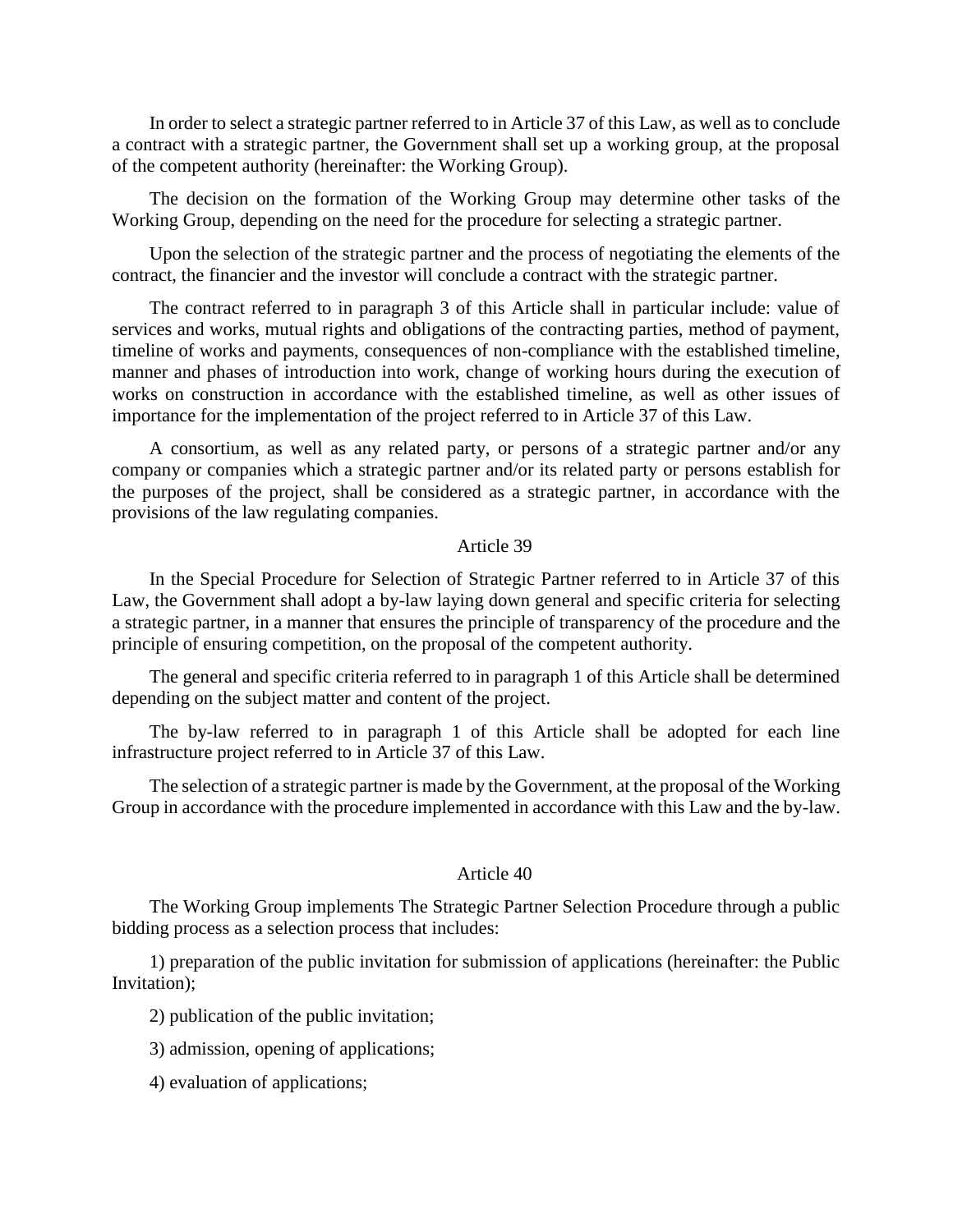5) submitting a proposal to the Government for selection;

6) selection by the Government;

7) contracting.

# Article 41

Following the adoption of the by-law referred to in Article 39 of this Law, the Working Group shall determine the contents of the Public Invitation, make a decision on the contents of the Public Invitation and submit it to the competent authority for the purpose of preparing and publishing the Public Invitation for realization.

The public invitation shall include in particular:

1) the subject of the Public Invitation;

2) the right to participate in the Public Invitation;

3) general criteria, i.e. conditions for participation in the selection procedure;

4) specific criteria for evaluation and ranking of applications;

5) deadline and manner of submission of applications;

6) the application documentation for the selection;

7) the manner of making the decision on selection;

8) deadline for conclusion of the contract.

A public invitation may include other elements.

Publication of the Public Invitation is made in daily newspapers distributed on the territory of the Republic of Serbia, on the website of the competent authority and on the website of e-Government.

The deadline for submission of applications may not be less than 21 days from the date of publication in daily newspapers distributed in the territory of the Republic of Serbia.

# Article 42

Criteria for selecting a strategic partner for construction and reconstruction projects referred to in Article 37 of this Law may be general and specific.

General criteria are the conditions that an applicant must meet and that qualify him or her to participate in the selection process.

Specific criteria are scored and based on specific criteria the application is evaluated.

Specific criteria may also have sub-criteria.

Each specific criterion or sub-criterion is assigned a relative importance (points) and the contract is assigned to a first-ranked application.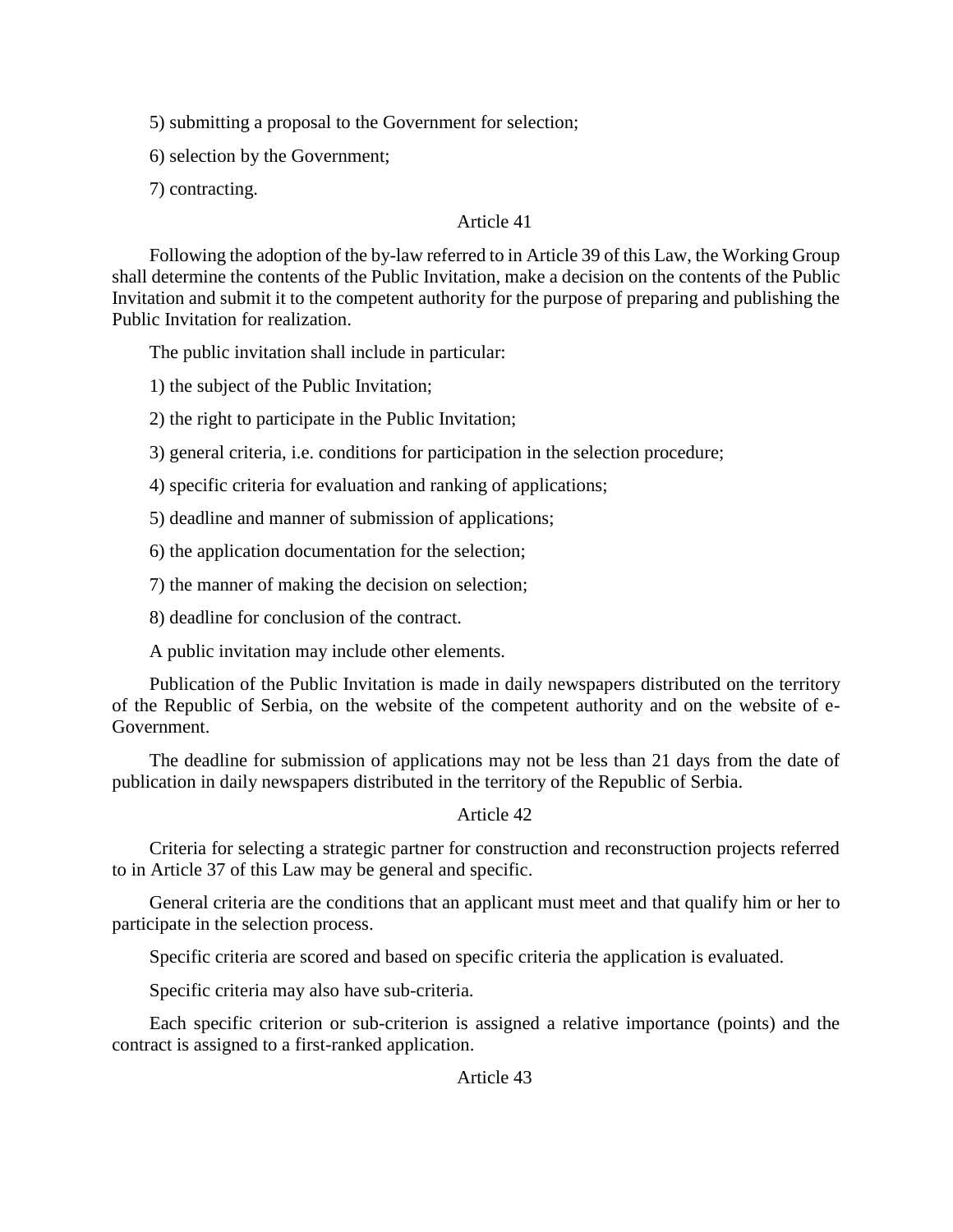The Working Group opens the applications, reviews the submitted documentation, scores the criteria and proposes to the Government to select a strategic partner.

The Working Group keeps a record of the receipt, opening and evaluation of applications and draws up a Report on the procedure conducted.

## Article 44

The receipt of applications shall be made in the manner prescribed by the Public Invitation.

Upon receipt, all applications are submitted to the Working Group unopened.

The Working Group determines the timeliness of the applications received.

Untimely applications will not be opened and will not be considered which has to be recorded.

The untimely application shall be returned unopened to the applicant upon completion of the application opening process.

The Working Group opens timely submissions at the public opening of tenders, which is kept on record. Most members of the Working Group must be present at the public opening of tenders.

### Article 45

The report on the conducted procedure shall determine the fulfillment of the requirements of this Law, the by-law and the Public Invitation and shall evaluate the applications.

The Working Group first determines that the general criteria are met. Applications that do not meet the general criteria are not further considered.

The Working Group only scores applications that meet the general criteria.

Scoring referred to in paragraph 3 of this Article shall be done on the basis of scoring of specific criteria.

## Article 46

The Working Group may decide if a majority of the total number of members is present.

The Working Group makes decisions by a majority vote of the total number of members.

The manner of work, rights and obligations of the President, Deputy President and members of the Working Group and other matters of importance for the work of the Working Group shall be determined by the Rules of Procedure.

Upon the formation of the Working Group, each member signs a declaration of absence of conflict of interest in order to protect the integrity of the proceedings.

### Article 47

The Working Group, together with the proposal for the selection of a strategic partner, shall also submit to the Government a report on the procedure conducted in accordance with this Law, a by-law and a Public Invitation.

If no application meets the prescribed conditions, the Working Group shall prepare a separate report thereon, which shall be submitted to the Government.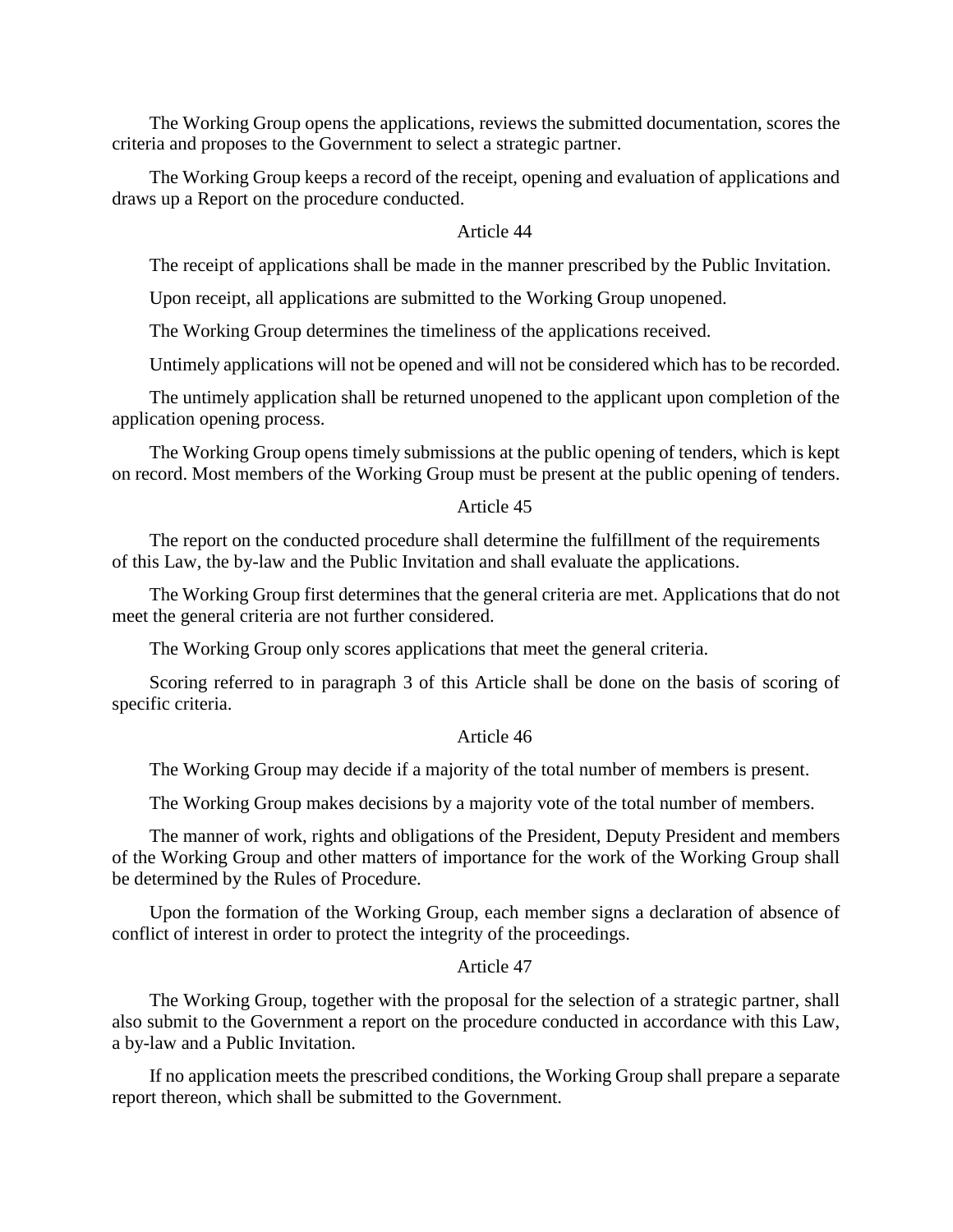The progress report shall be drawn up on the basis of the minutes of receipt and opening and evaluation of the Working Group's applications.

The report on the conducted procedure contains the conclusions and the proposal of the ranking list in accordance with this law, by-law and the Public Invitation.

In addition to the report on the conducted procedure, the Working Group shall also submit to the Government a proposal for a decision on the selection of a strategic partner or a proposal for a decision to suspend the procedure, with the report referred to in para. 3 and 4 of this Article.

## Article 48

Upon receipt of the draft decision of the Working Group, the Government makes a decision on the selection of a strategic partner or decides to suspend the procedure.

The procedure shall be suspended if no applications have been received in a timely manner or all the applications received have not fulfilled the general criteria or if the need of the Competent Authority for procurement ceases.

After the Government decides on the selection of a strategic partner, the Working Group negotiates with the selected strategic partner the elements of the contract, based on the platform for negotiations adopted by the Government.

If the selected strategic partner does not conclude the contract, he/she will be considered to have withdrawn from the Application and participation in the procedure.

In the case referred to in paragraph 4 of this Article, based on the already submitted report on the conducted procedure and the proposal of the ranking list, the Government shall decide on the selection of the next ranked strategic partner when the Working Group negotiates the elements of the contract with the next ranked strategic partner.

The Government's decision to choose a strategic partner or the decision to suspend the procedure shall be published on the Government's website.

## XI. TRANSITIONAL AND FINAL PROVISIONS

## Article 49

The by-law referred to in Article 18 of this Law shall be adopted within 90 days from the day this Law enters into force.

The resolution of applications for the issuance of approval for construction, occupancy permits and other requests for resolving individual rights and obligations, submitted by the day this Law enters into force, will continue according to the regulations in force until the day this Law enters into force.

Administrative disputes regarding the removal of a structure, or a separate part of a structure, or a final decision rejecting the legalization of an object, which have commenced by the day this Law enters into force, shall end within 60 days from the day this Law enters into force.